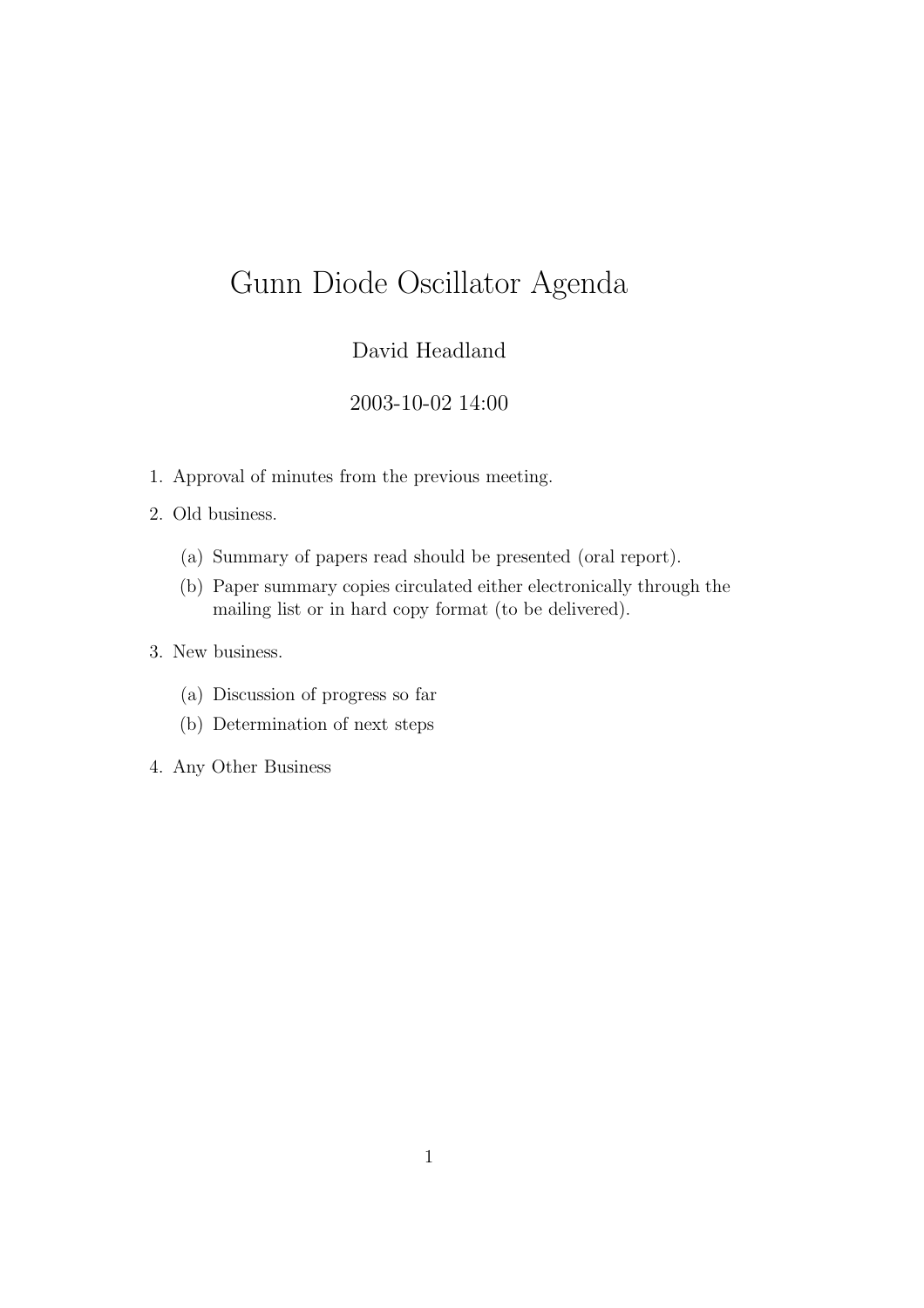### David Headland

#### 2003-10-07 09:00

- 1. Approval of minutes from the previous meeting.
- 2. Old business.
	- (a) Swipe card lab access to be arranged if Ian Hawkings is present.
	- (b) New information relevant to the project to be presented.
	- (c) Discussion of the content of the safety audit and risk assessment.
	- (d) Announcement of the new mailing list.
- 3. New business.
	- (a) How should financial transactions be recorded? This needs to be agreed with the auditor.
	- (b) Request information for the web page, parts of which could possibly used for documentation later.
		- i. Detail for the front page.
		- ii. Biographies of group members.
		- iii. Material for the links page.
		- iv. Should additional sections be added at this stage?
	- (c) Discussion of the document filing system.
- 4. Any Other Business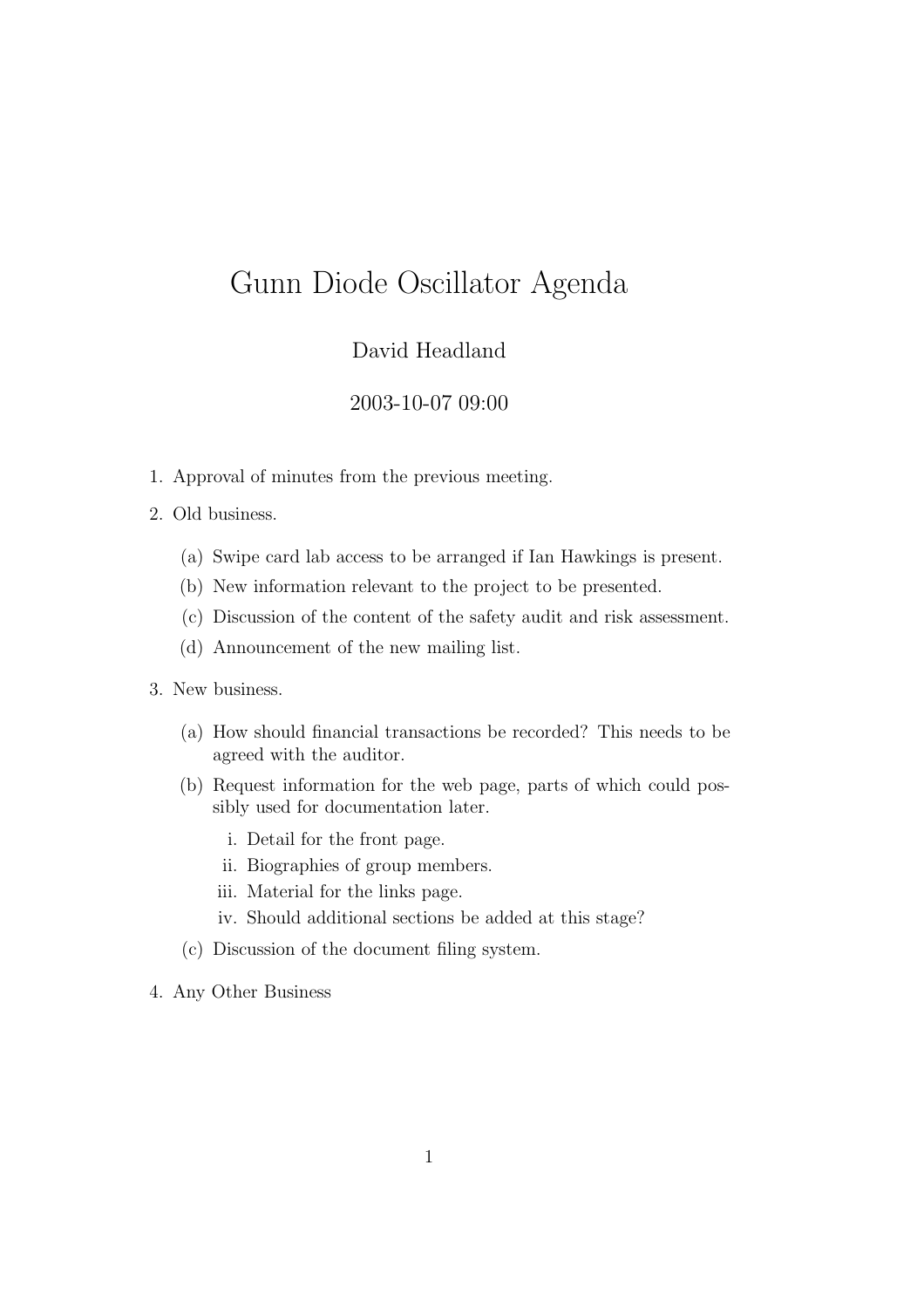### David Headland

#### 2003-10-09 14:00

- 1. Approval of minutes from the previous meeting.
- 2. Old business.
	- (a) Swipe card lab access to be arranged if Ian Hawkings is present.
	- (b) New information relevant to the project to be presented.
	- (c) Announcement of the risk assessment forms.
	- (d) Finalise the hard copy filing system arrangement.

- (a) Arrange to start the book for recording financial transactions.
- (b) Do any transactions have to be approved prior to execution?
- (c) Any new relevant information.
- 4. Any Other Business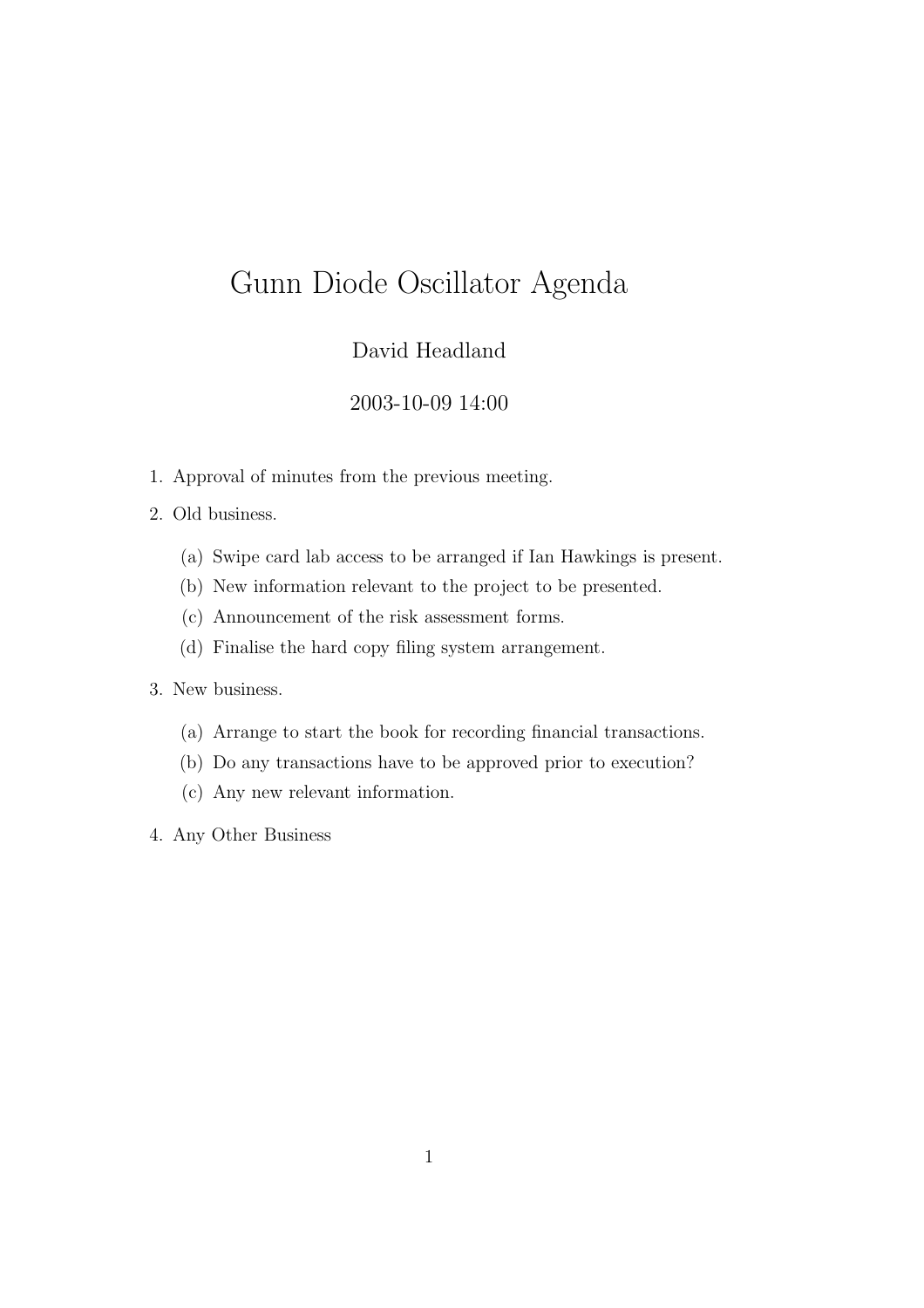### David Headland

#### 2003-10-14 09:00

1. Approval of minutes from the previous meeting.

#### 2. Old business.

- (a) Announcement of changes to the risk assessment forms.
- (b) Discussion of tasks involved and how to split them up.
- (c) Suggestions for:
	- i. Group names.
	- ii. Logos.
	- iii. Mascots.
- (d) Announcement of the paper filing system.
- 3. New business.
	- (a) Get a list of members requiring copies of L<sub>Y</sub>X and L<sup>4</sup>T<sub>E</sub>X.
	- (b) Any new relevant information.
- 4. Any Other Business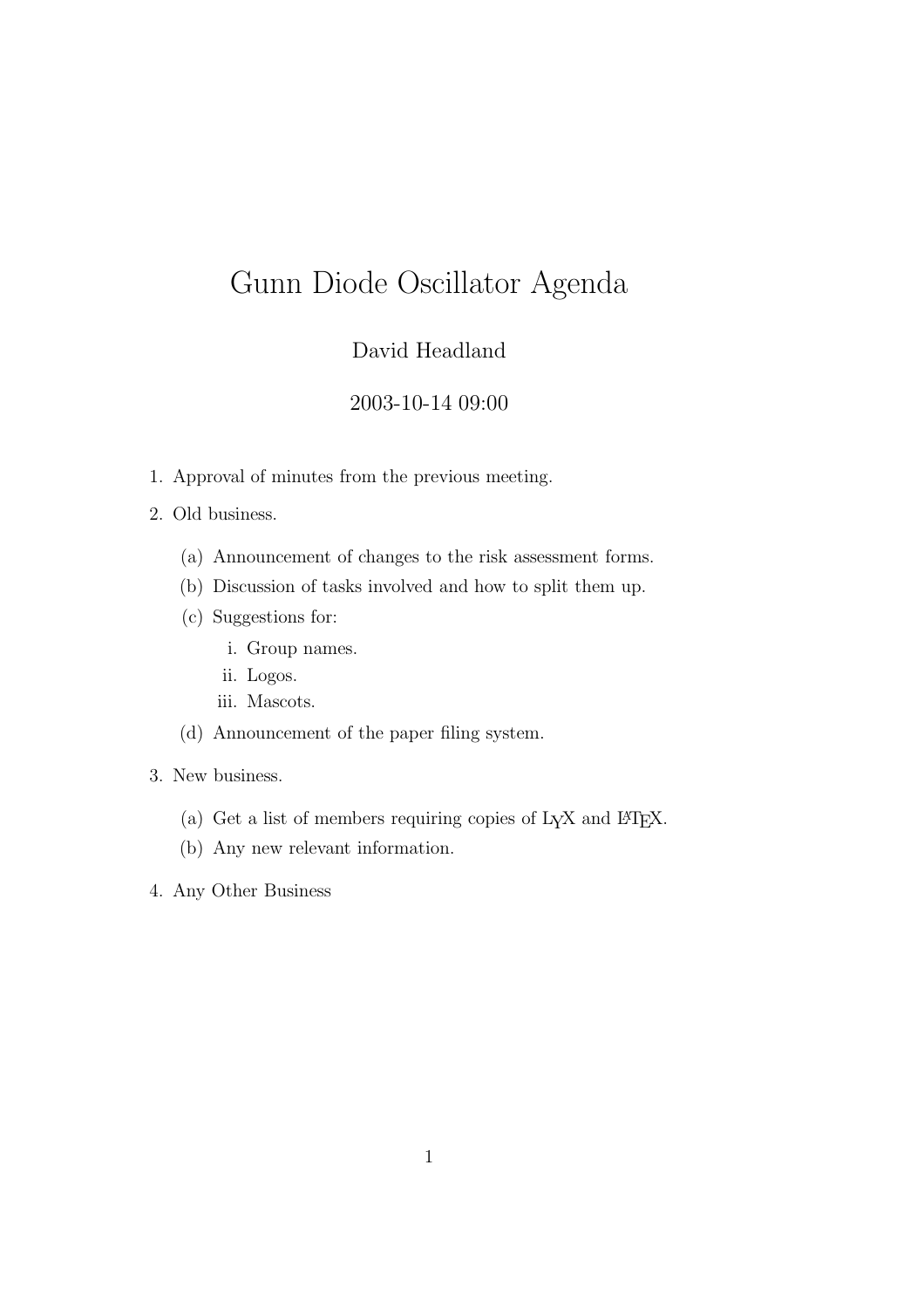## David Headland

### 2003-10-16 14:00

1. Approval of minutes from the previous meeting.

#### 2. Old business.

- (a) Discussion of the time plan.
- (b) Suggestions for:
	- i. Group names.
	- ii. Logos.
	- iii. Mascots.
- (c) Distribution of  $L_{\text{Y}}$ X and  $L_{\text{Z}}$ X/Win32 CDs.

- (a) Any new relevant information.
- (b) Assign tasks from the time plan to group members.
- 4. Any Other Business.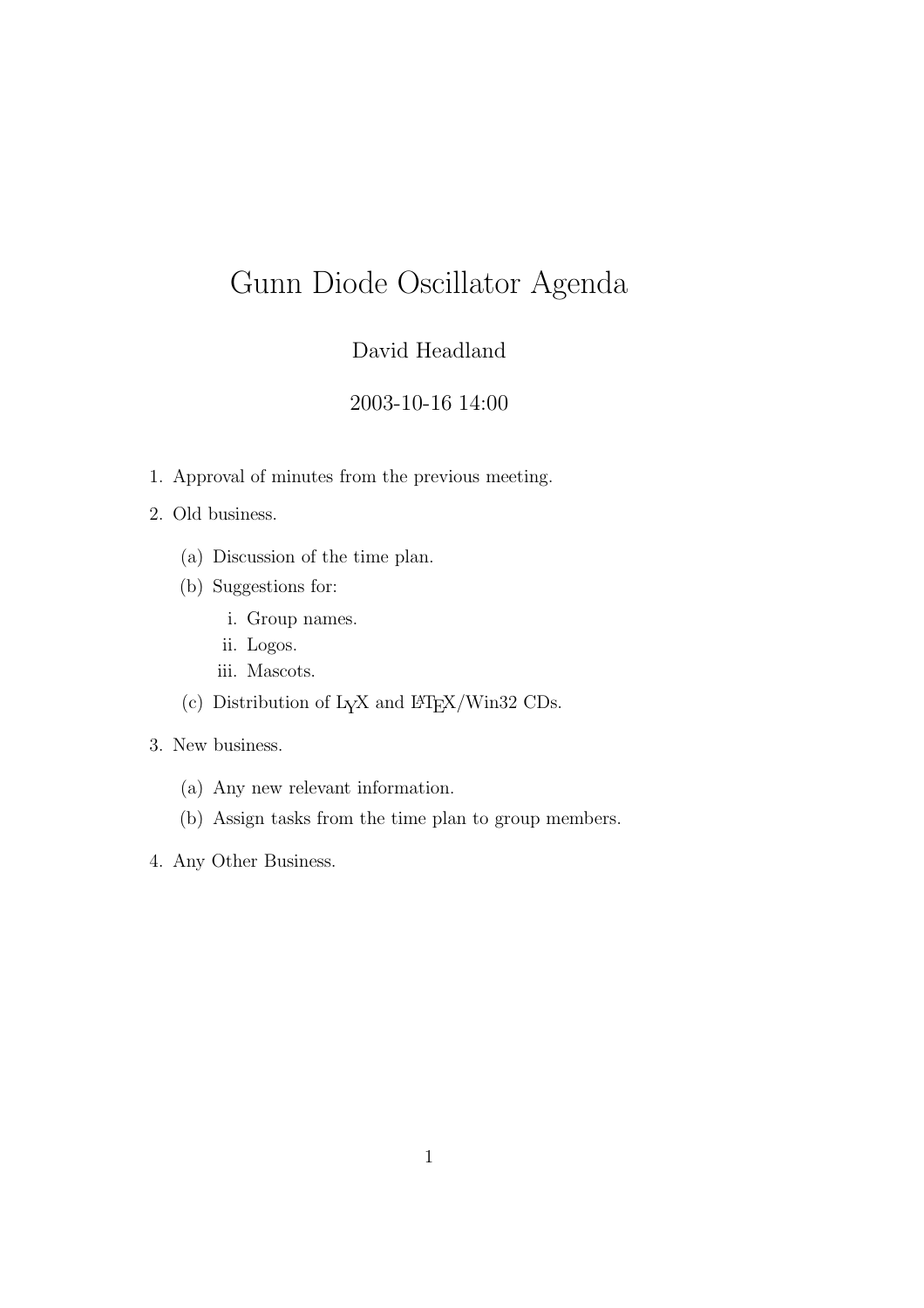## David Headland

### 2003-10-21 09:00

1. Approval of minutes from the previous meeting.

#### 2. Old business.

- (a) Discussion of the time plan.
- (b) Suggestions for:
	- i. Group names.
	- ii. Logos.
	- iii. Mascots.

- (a) Presentation of information from assigned research areas.
- (b) Any other new relevant information.
- (c) Assign new tasks from the time plan to group members if required.
- 4. Any other business.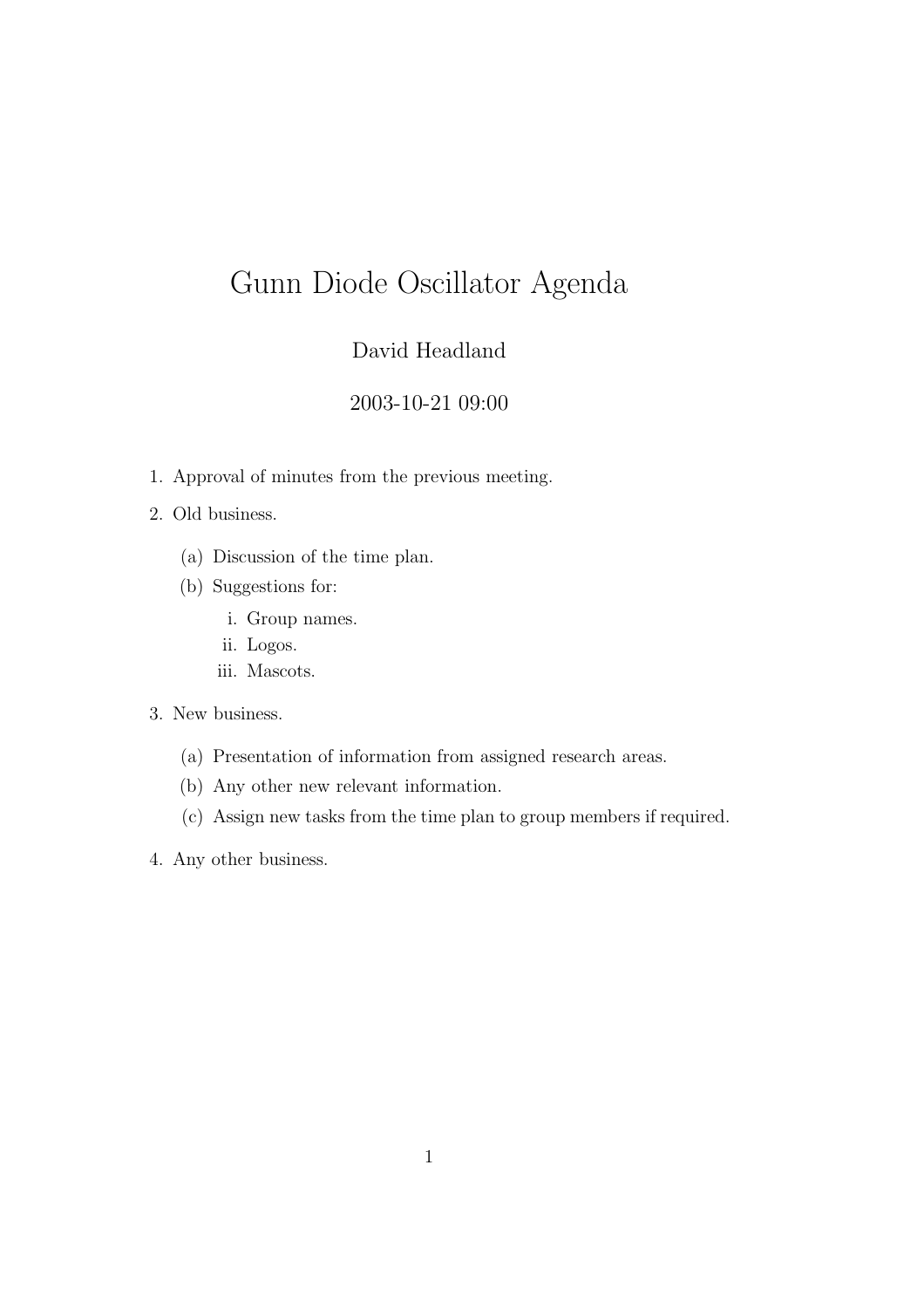### David Headland

### 2003-10-23 14:00

1. Approval of minutes from the previous meeting.

#### 2. Old business.

- (a) Discussion of the time plan.
- (b) Suggestions for:
	- i. Group names.
	- ii. Logos.
	- iii. Mascots.

- (a) Presentation of information from assigned research areas.
- (b) Any other new relevant information.
- (c) Discussion of out-of-hours working.
- (d) Planning for the presentation to e2v during reading week.
- (e) Assign new tasks from the time plan to group members if required.
- 4. Any other business.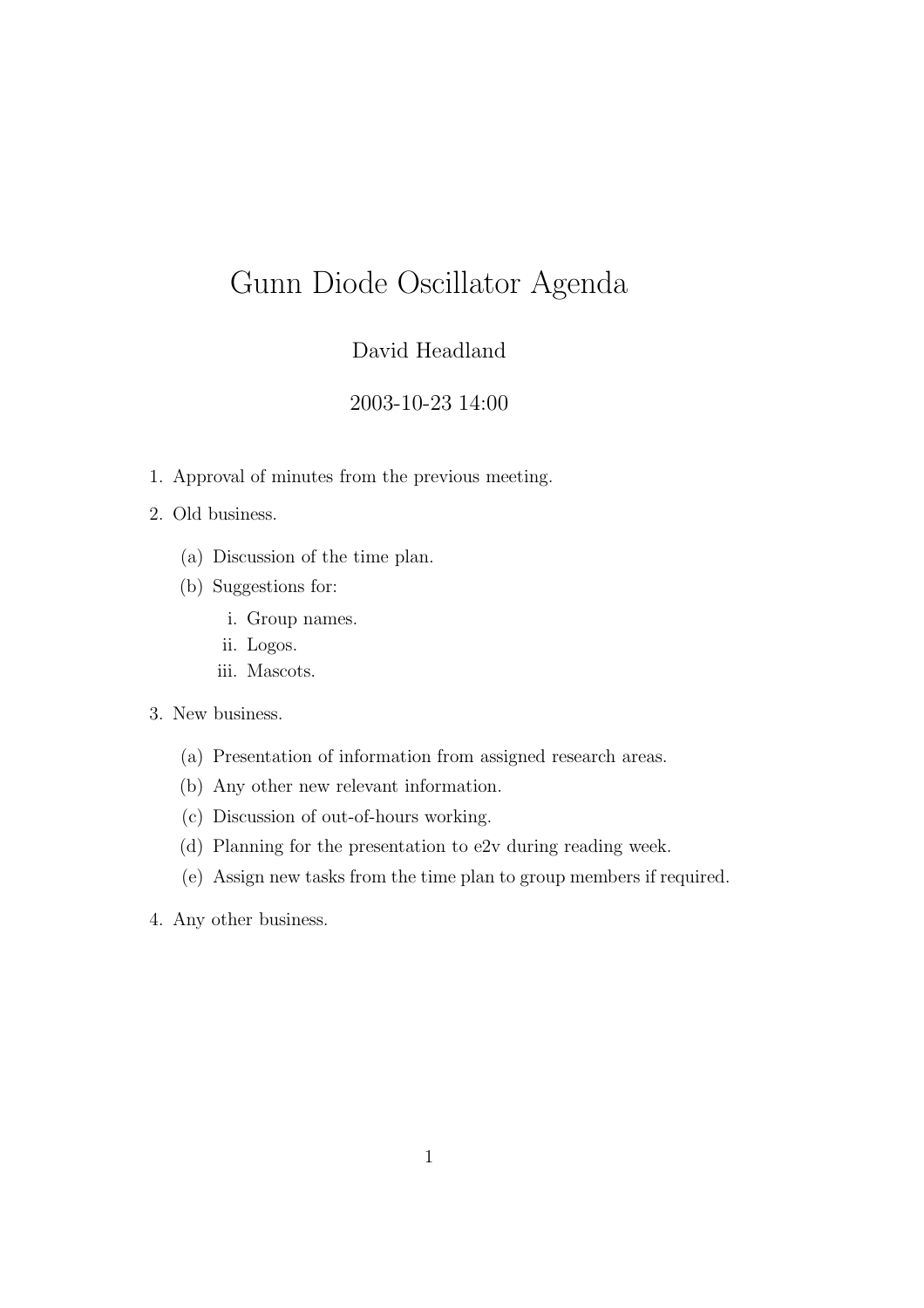### David Headland

#### 2003-10-28 09:00

1. Approval of minutes from the previous meeting.

#### 2. Old business.

- (a) Discussion of progress towards the e2v presentation
	- i. Presentation of current presentation sections.
	- ii. Discussion of what to put in the personal introductions.
	- iii. Discussion of the presentation style.
	- iv. Combining individual contributions into a single presentation.
- (b) Presentation of microwave risk assessment

- (a) Any new relevant information.
- (b) Assign further work tasks for the presentation to e2v.
- (c) Assign new tasks from the time plan to group members if required.
- 4. Any other business.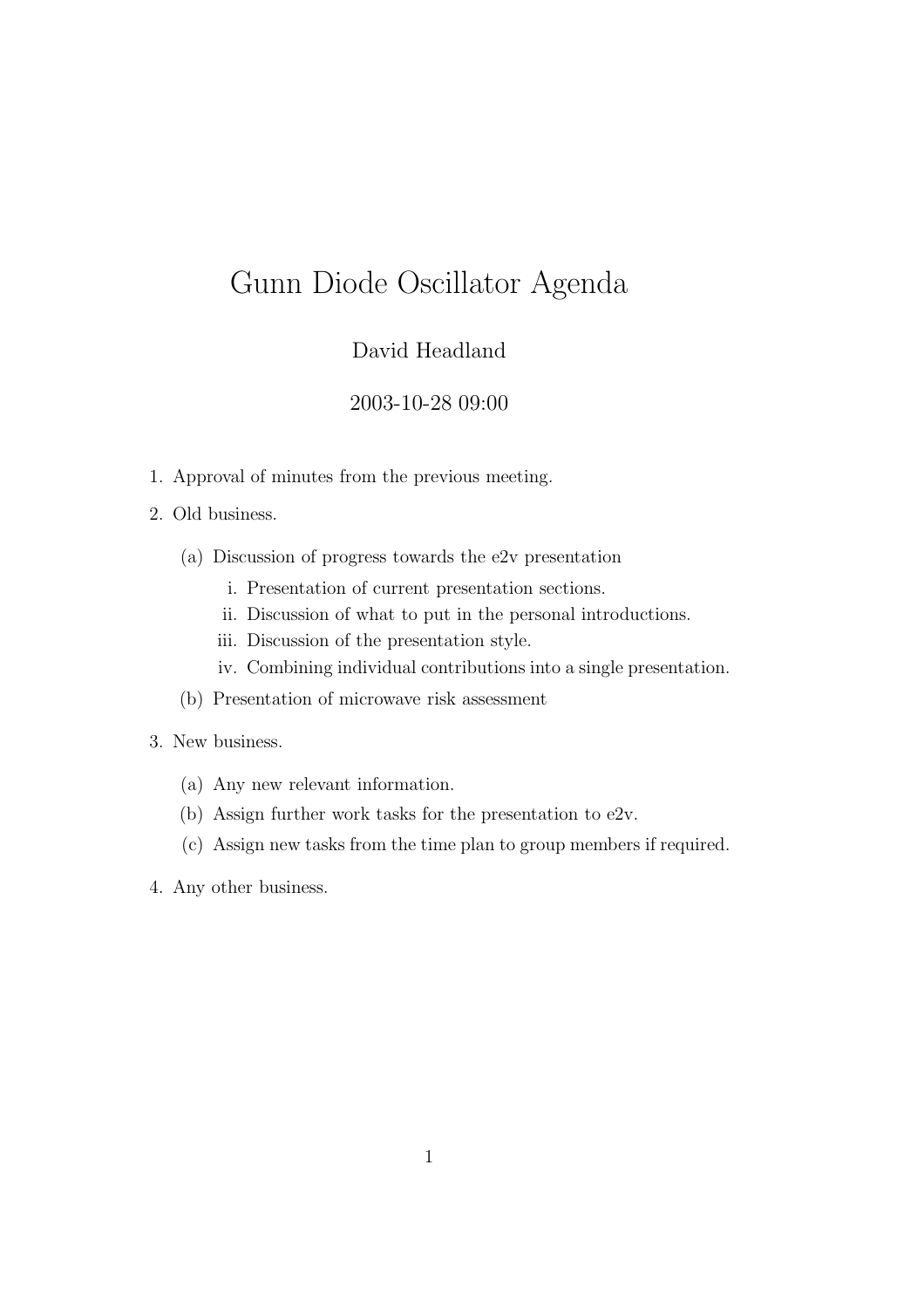### David Headland

#### 2003-10-30 14:00

1. Approval of minutes from the previous meeting.

#### 2. Old business.

- (a) Discussion of progress towards the e2v presentation
	- i. Presentation of current presentation sections.
	- ii. Discussion of the presentation style.
	- iii. Present questions for e2v Technologies.
	- iv. Discuss information to be included in the summary slide.
	- v. Combining individual contributions into a single presentation.
- (b) Finalise travel arrangements to Lincoln.
- (c) Discuss facilities that will be available for the presentation.
- (d) Discuss the possibility of being able to use an existing Gunn diode oscillator for testing purposes.
- (e) Discuss safety requirements in the lab.
- (f) Discuss who will be physically presenting.
- 3. New business.
	- (a) Any new relevant information.
	- (b) Assign further work tasks for the presentation to e2v.
	- (c) Assign new tasks from the time plan to group members if required.
	- (d) Obtain PIN for the photocopier.
- 4. Any other business.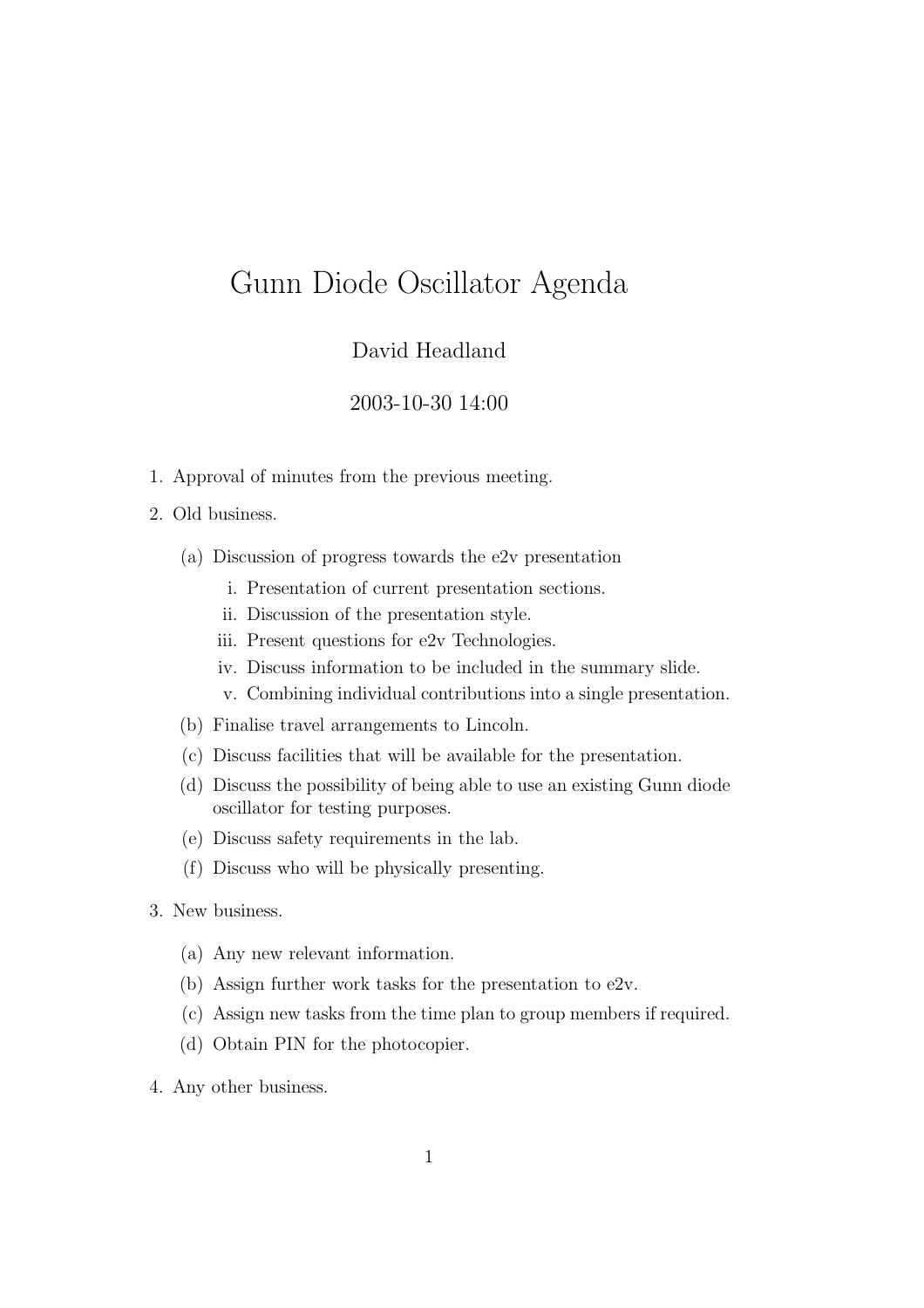### David Headland

### 2003-11-11 10:00

- 1. Approval of minutes from the previous meeting.
- 2. Old business.
	- (a) Discussion of the visit to e2v
		- i. Comments on the presentation.
		- ii. Discussion of points made by e2v staff.
	- (b) Discussion of the paper suggested by Philip Norton.
- 3. New business.
	- (a) Any new relevant information.
	- (b) Decide how to split up the project based on Dr. Truscott's suggestions.
	- (c) Adjust the time plan if required.
	- (d) Assign new tasks from the time plan to group members.
- 4. Any other business.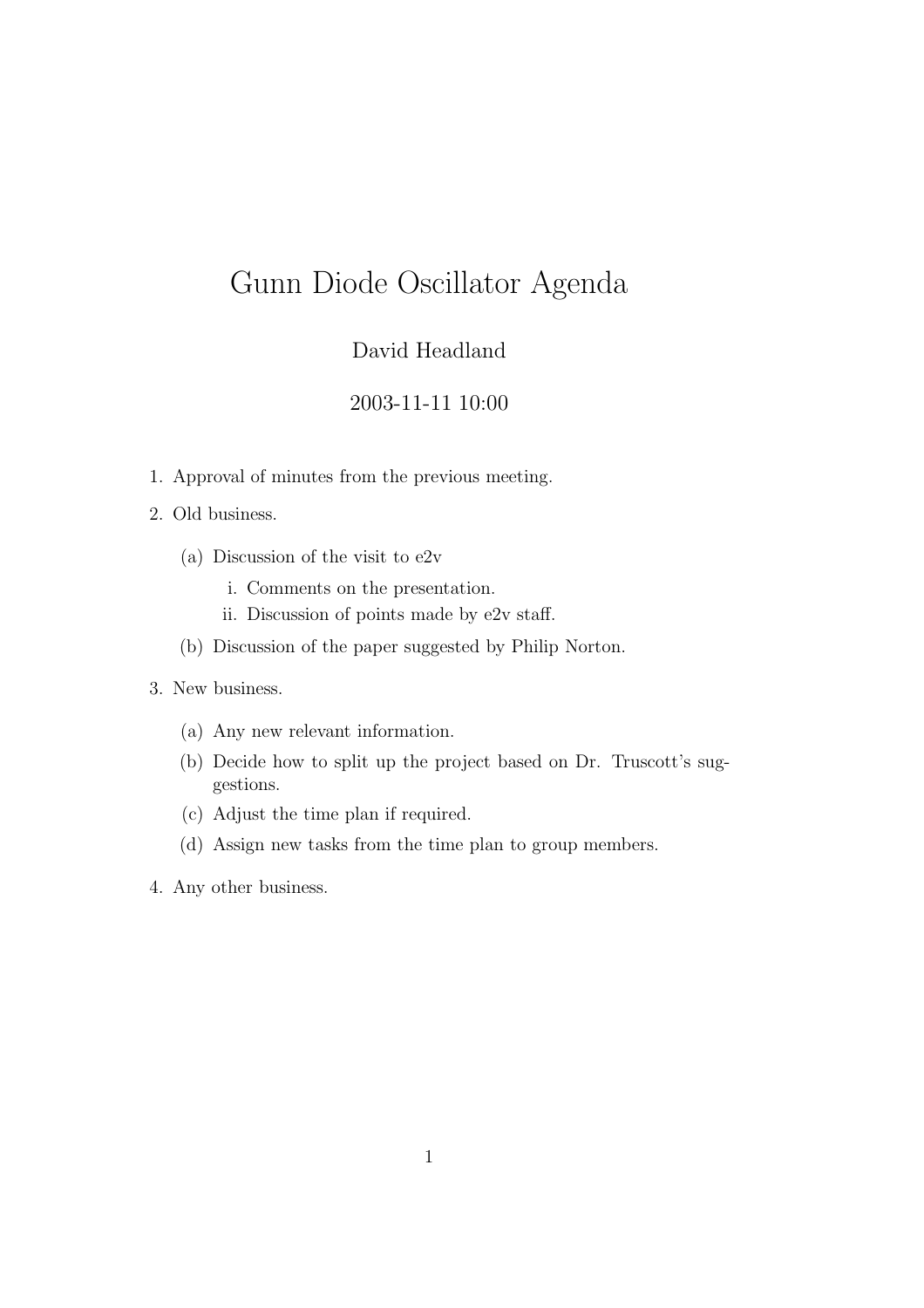## David Headland

### 2003-11-13 14:00

- 1. Approval of minutes from the previous meeting.
- 2. Old business.
	- (a) Comments on the proposed task split for the interim report
	- (b) Assign sections for the interim report
	- (c) Arrange another demonstration in the lab
	- (d) Arrange photocopier account

- (a) Discuss the single diode oscillator design
- (b) Comments on papers suggested by Dr. Truscott
- (c) Any relevant information from other sources
- 4. Any other business.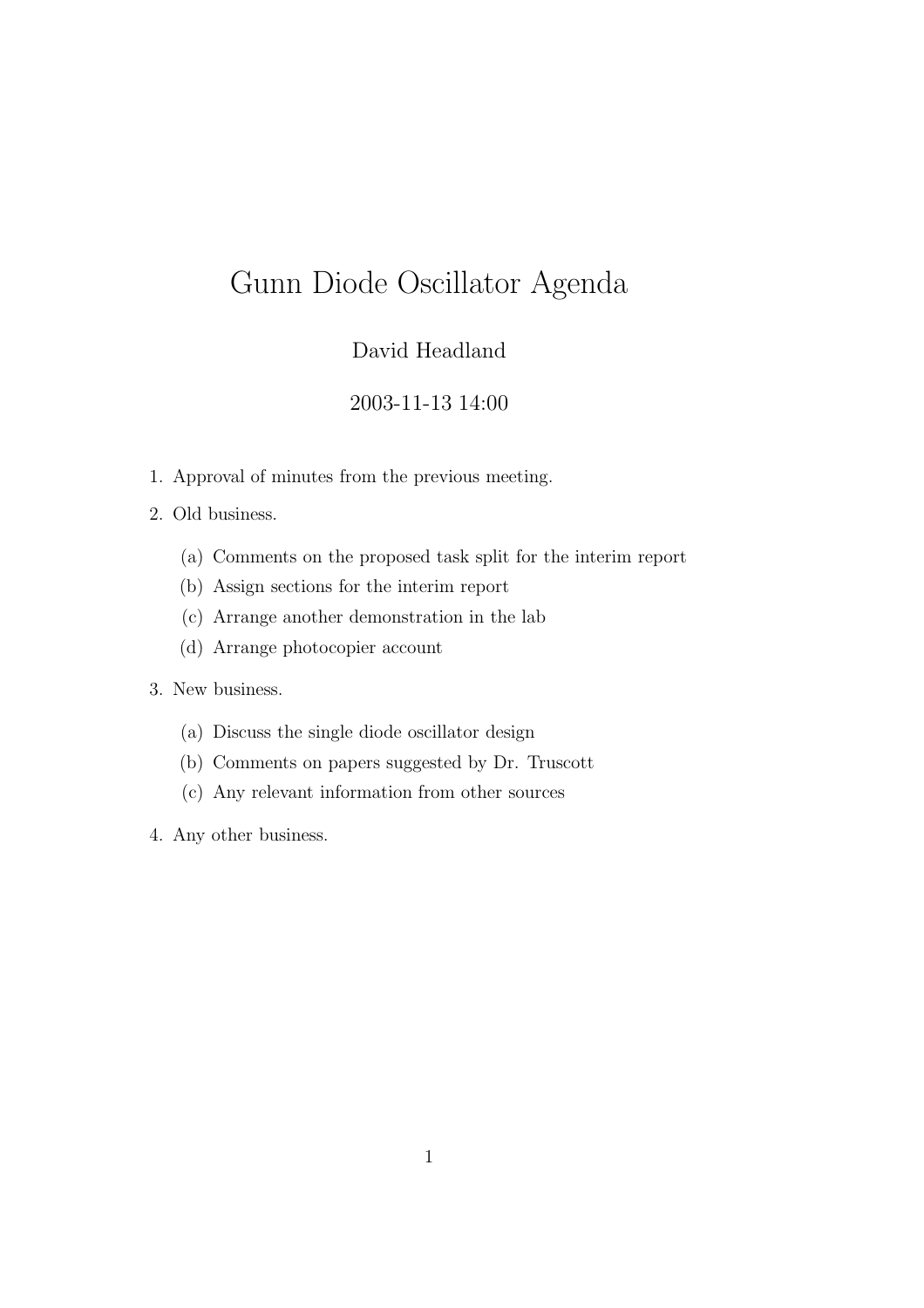### David Headland

#### 2003-11-18 10:00

1. Approval of minutes from the previous meeting.

#### 2. Old business.

- (a) Comments on the paper by H Barth.
- (b) Discussion of the interim report task split:
	- i. Changes to the task split.
	- ii. Task assignment.
	- iii. Section deadlines.
- (c) Discussion of times for the HFSS simulations.
- 3. New business.
	- (a) Discussion of requirements for tasks assigned last Thursday.
	- (b) Any new relevant information.
	- (c) Discuss the change in testing arrangements now that Keith Williams is not available on Thursday morning.
- 4. Any other business.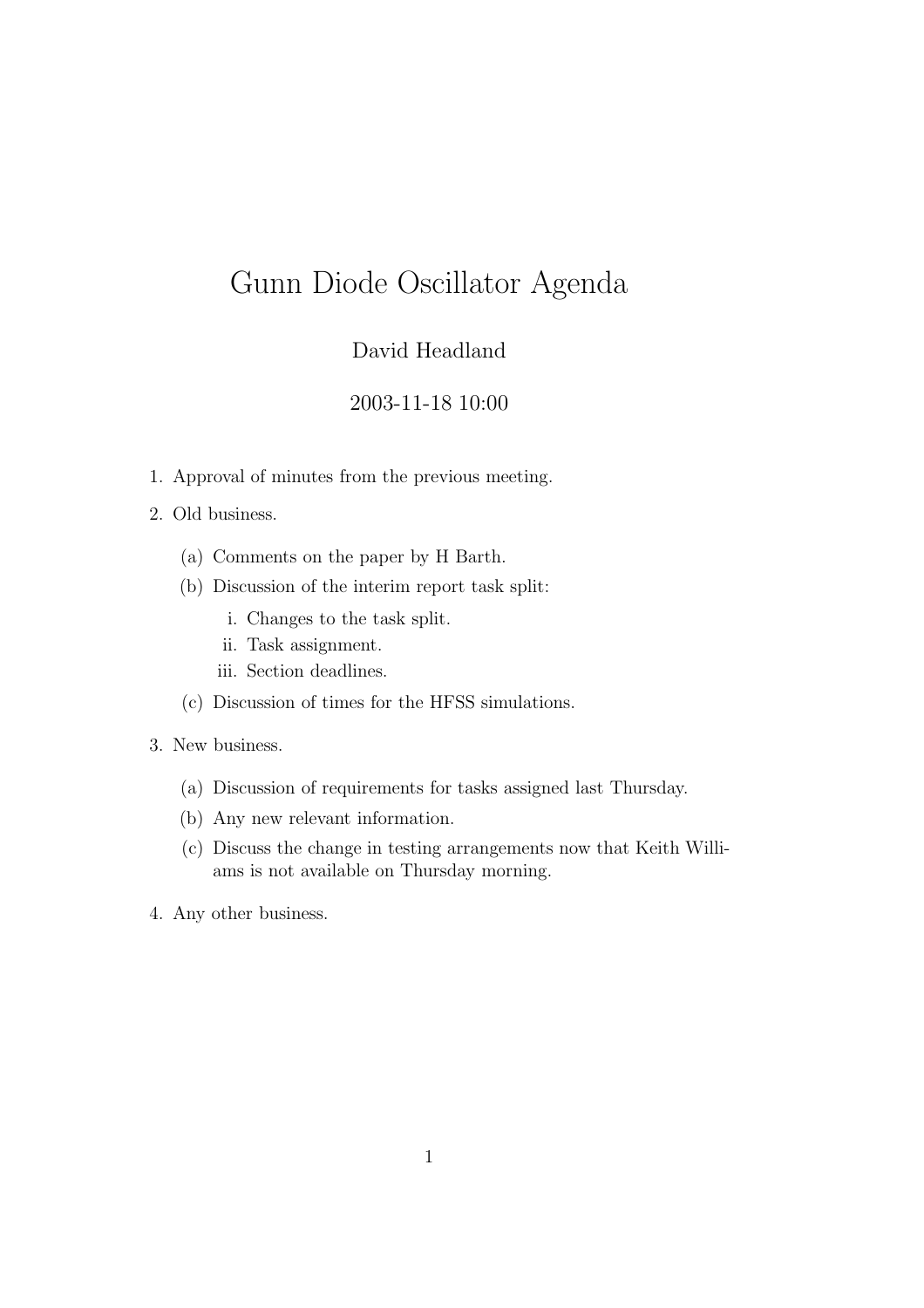### David Headland

#### 2003-11-20 14:00

- 1. Approval of minutes from the previous meeting.
- 2. Old business.
	- (a) Discussion of the interim report task split with supervisors.
	- (b) Discussion of times for the HFSS simulations.
	- (c) Request feedback on the presentation to e2v from the supervisors.
	- (d) Report on findings since Thursday's meeting.
- 3. New business.
	- (a) Suggest organising a subsidised team building meal.
	- (b) Any new relevant information.
	- (c) Ask if the supervisors will read through a provisional copy of the interim report before submission.
	- (d) Discuss postgraduate passes.
- 4. Any other business.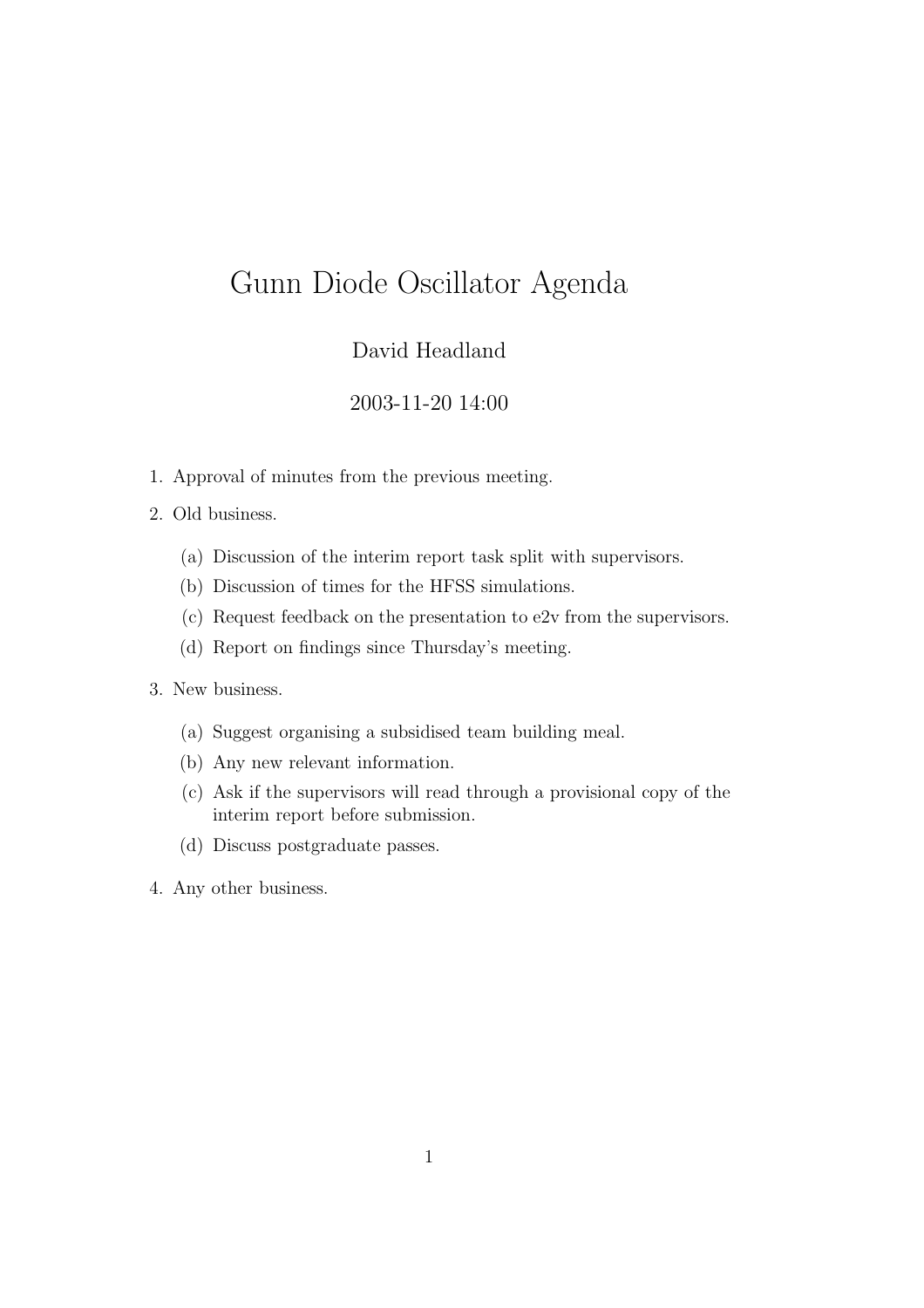### David Headland

#### 2003-11-25 10:00

- 1. Approval of minutes from the previous meeting.
- 2. Old business.
	- (a) Report on findings since last Thursday's meeting.
	- (b) Discuss progress with the interim report.
	- (c) Present risk assessment for out-of-hours work.

- (a) Discuss heat sinking with new information from testing.
- (b) Request a stop voltage on the power supply.
- (c) Suggest an emitter follower in the power supply.
- (d) Additional sections for the report:
	- i. Citations.
	- ii. Glossary.
- (e) Discuss with supervisors:
	- i. Attenuators.
	- ii. Getting more Gunn diodes.
	- iii. Where the diode is in the Aluminium oscillator.
- (f) Request alignment holes in the waveguides.
- (g) Any new relevant information.
- (h) Discuss the formal presentation.
- 4. Any other business.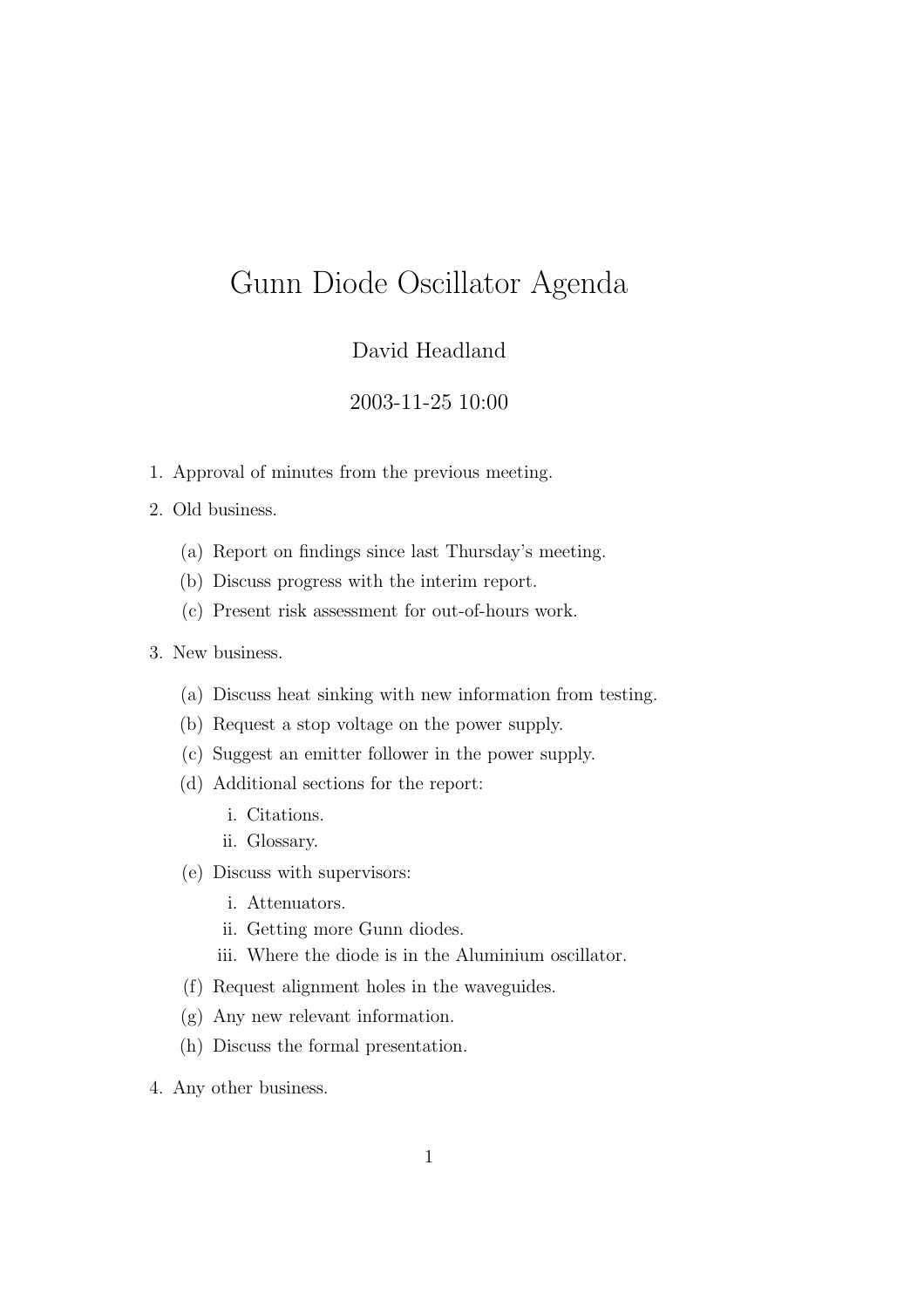### David Headland

#### 2003-11-27 14:00

- 1. Approval of minutes from the previous meeting.
- 2. Old business.
	- (a) Report on findings since last Tuesday's meeting.
	- (b) Discuss progress with the interim report.
	- (c) Present risk assessment for out-of-hours work.

- (a) Discuss web site section in the report.
- (b) Suggest sending a report outline to Dr. York.
- (c) Discuss with supervisors:
	- i. Attenuators.
	- ii. Getting more Gunn diodes.
	- iii. Where the diode is in the Aluminium oscillator.
	- iv. Block diagrams for the report.
- (d) Any new relevant information.
- 4. Any other business.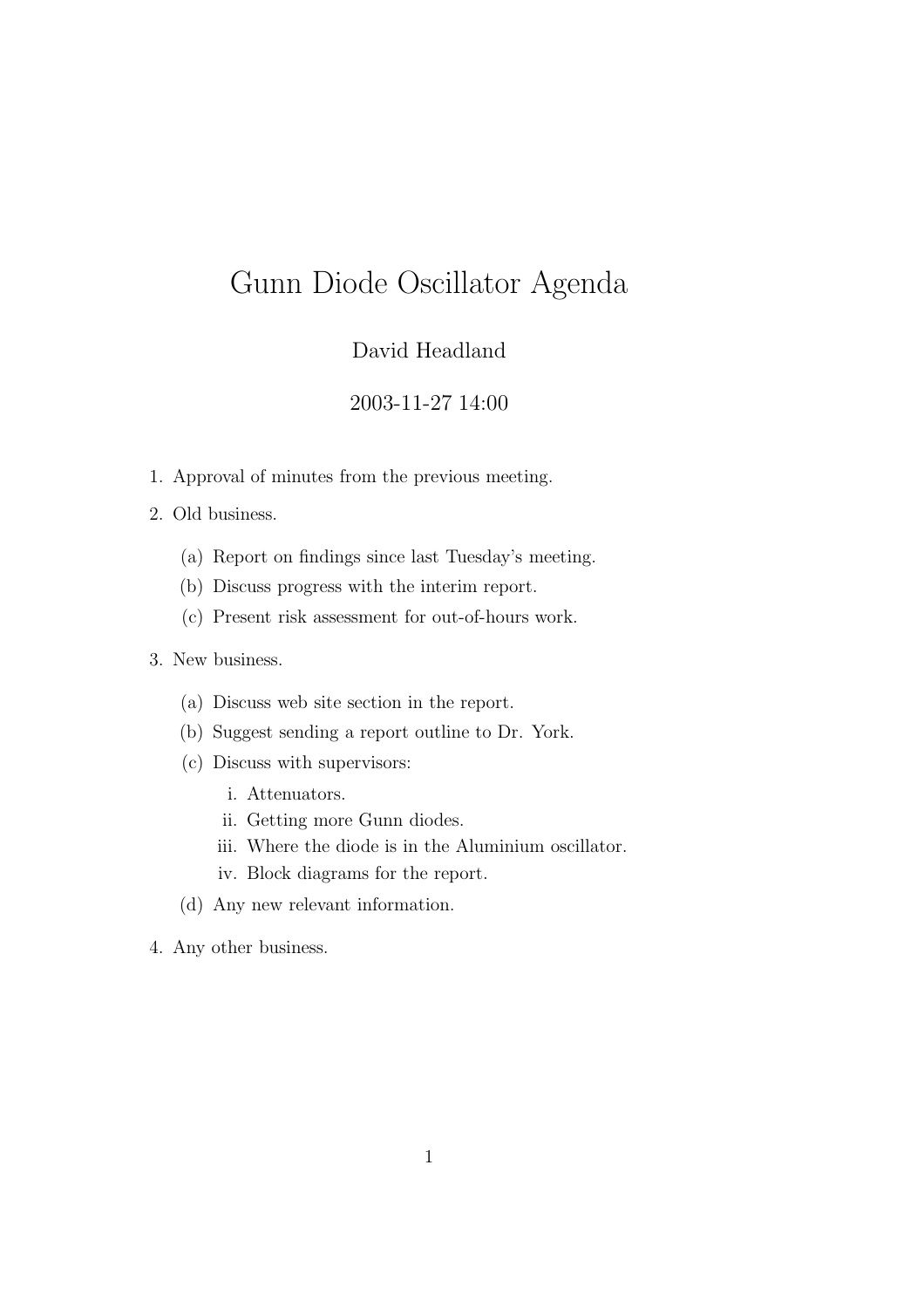## David Headland

### 2003-12-02 10:00

- 1. Approval of minutes from the previous meeting.
- 2. Old business.
	- (a) Report on findings since last Thursday's meeting.
	- (b) Discuss progress with the interim report.
- 3. New business.
	- (a) Discuss prices for the team meal.
	- (b) Discuss any changes to the report.
	- (c) Discuss any immediate changes to the presentation.
	- (d) Discuss acquisition of an attenuator.
	- (e) Any new relevant information.
- 4. Any other business.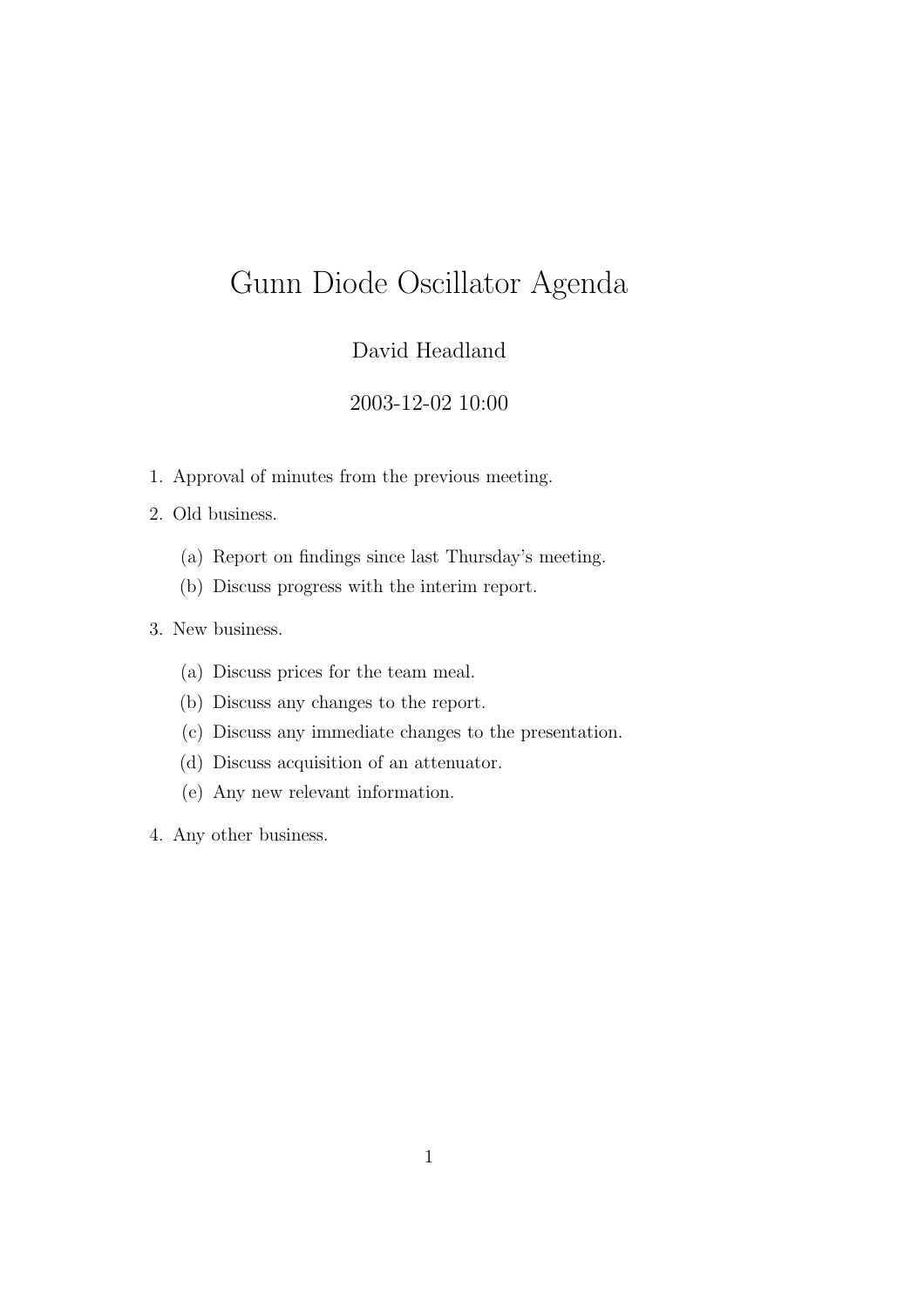### David Headland

#### 2003-12-04 14:00

- 1. Approval of minutes from the previous meeting.
- 2. Old business.
	- (a) Report on findings since Tuesday's meeting.
	- (b) Discuss progress with the interim report.
	- (c) Find out what a vector network analyser is for.
	- (d) Progress report for getting equipment from e2v.

- (a) Dr. Sloan: Power estimates at a transmitter.
- (b) Dr. Truscott: Discussion of waveguide parameters.
- (c) Discuss any changes to the report.
- (d) Any new relevant information.
- 4. Any other business.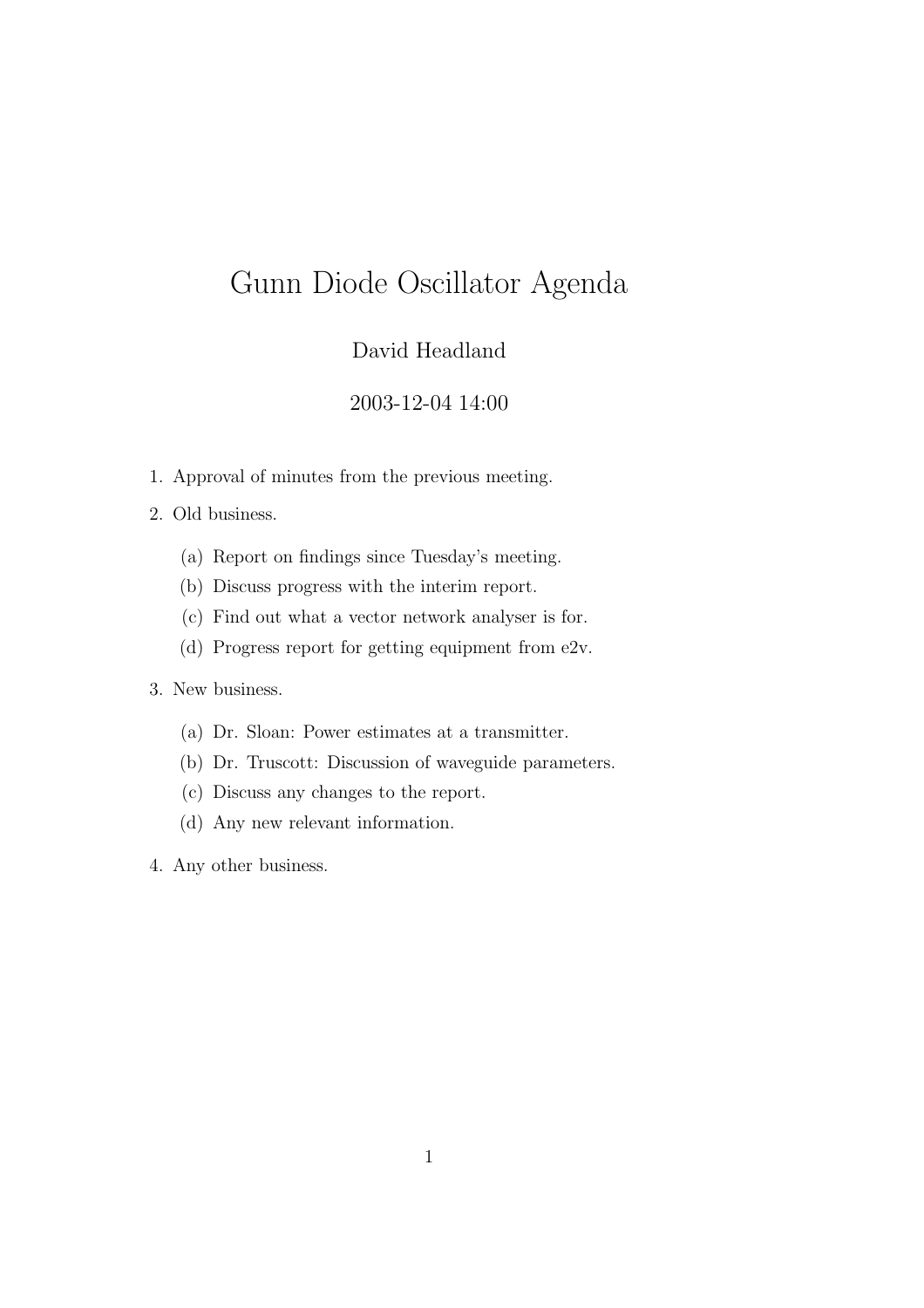## David Headland

### 2003-12-09 10:00

- 1. Approval of minutes from the previous meeting.
- 2. Old business.
	- (a) Discussion of the report so far.
- 3. New business.
	- (a) Changes to the report so far.
	- (b) Distribution of tasks for report dependencies.
	- (c) Findings since Thursday.
- 4. Any other business.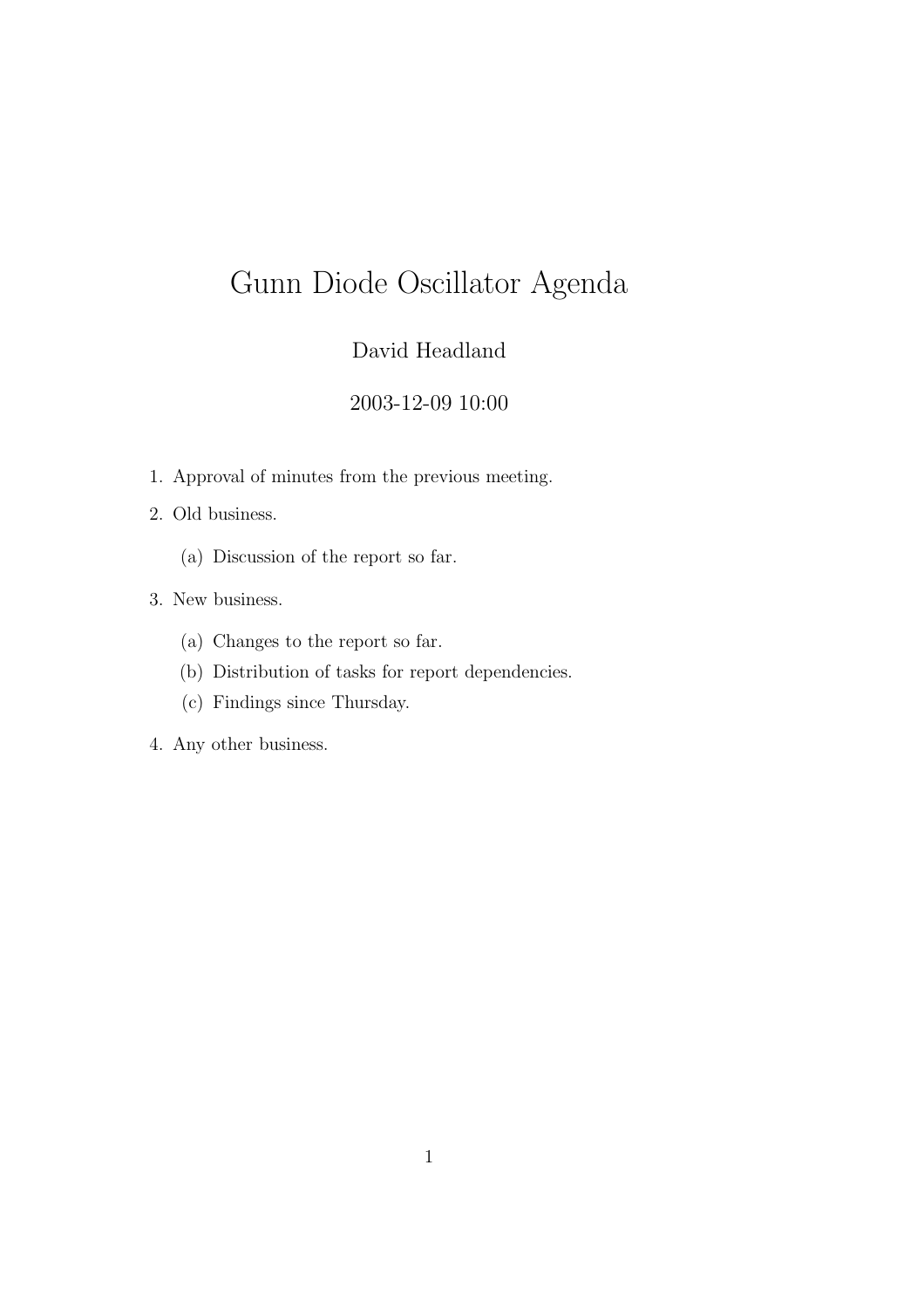## David Headland

### 2003-12-11 14:00

1. Approval of minutes from the previous meeting.

2. Old business.

- (a) Discussion of the report so far.
- (b) Changes from proof reading.
- 3. New business.
	- (a) And new material for the report.
	- (b) Discussion of final checking, printing and binding.
	- (c) Discussion of the formal presentation.
	- (d) Findings since Thursday.
- 4. Any other business.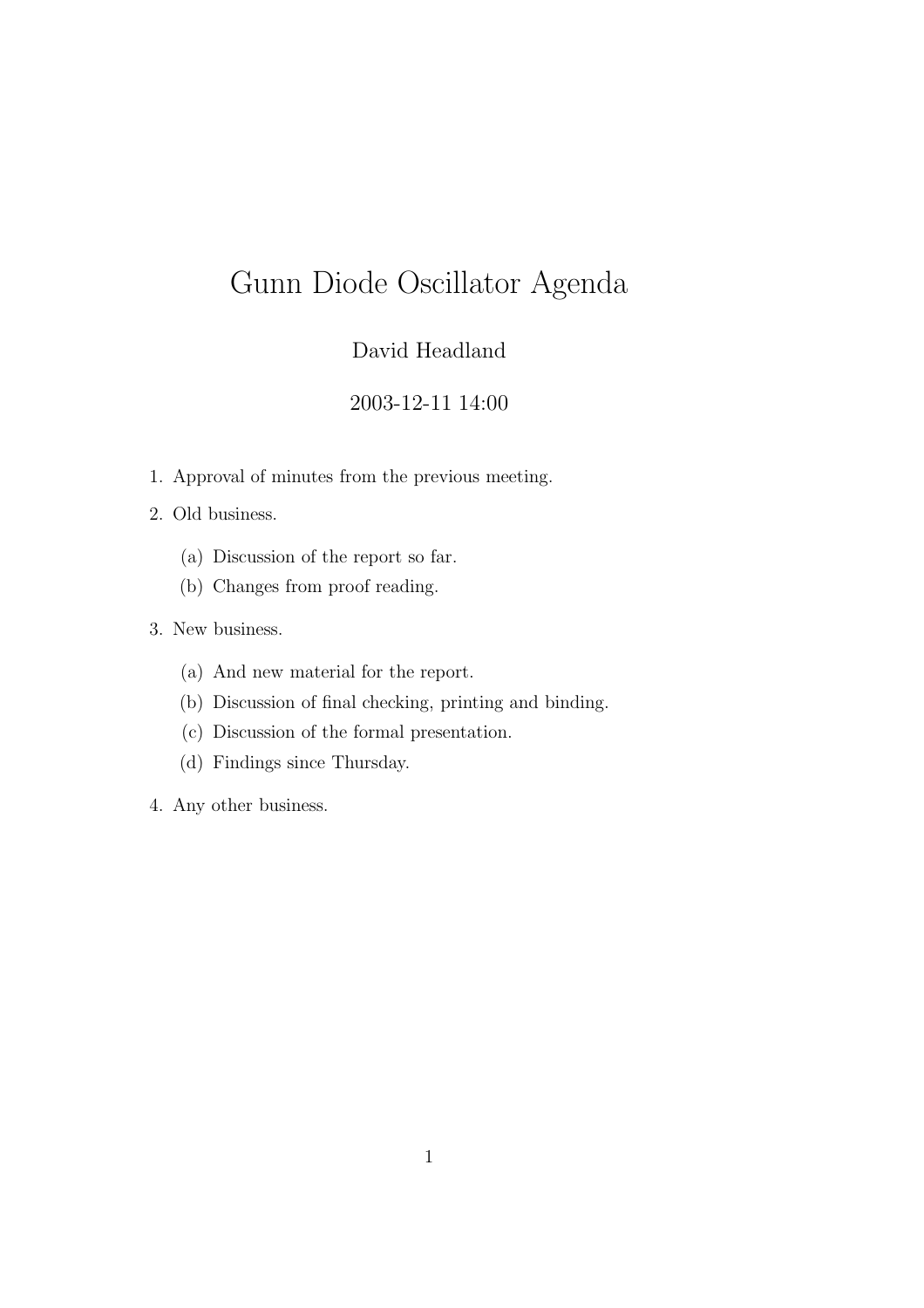### David Headland

### 2003-12-16 10:00

- 1. Approval of minutes from the previous meeting.
- 2. Old business.
	- (a) Discussion of the report so far.
	- (b) Changes from proof reading.
	- (c) Mark which pages are to be printed in colour.
- 3. New business.
	- (a) Discuss waveguide manufacture problems.
	- (b) Add new material for the report.
	- (c) Discussion of final checking, printing and binding.
	- (d) Discussion of the formal presentation.
	- (e) Findings since Thursday.
- 4. Any other business.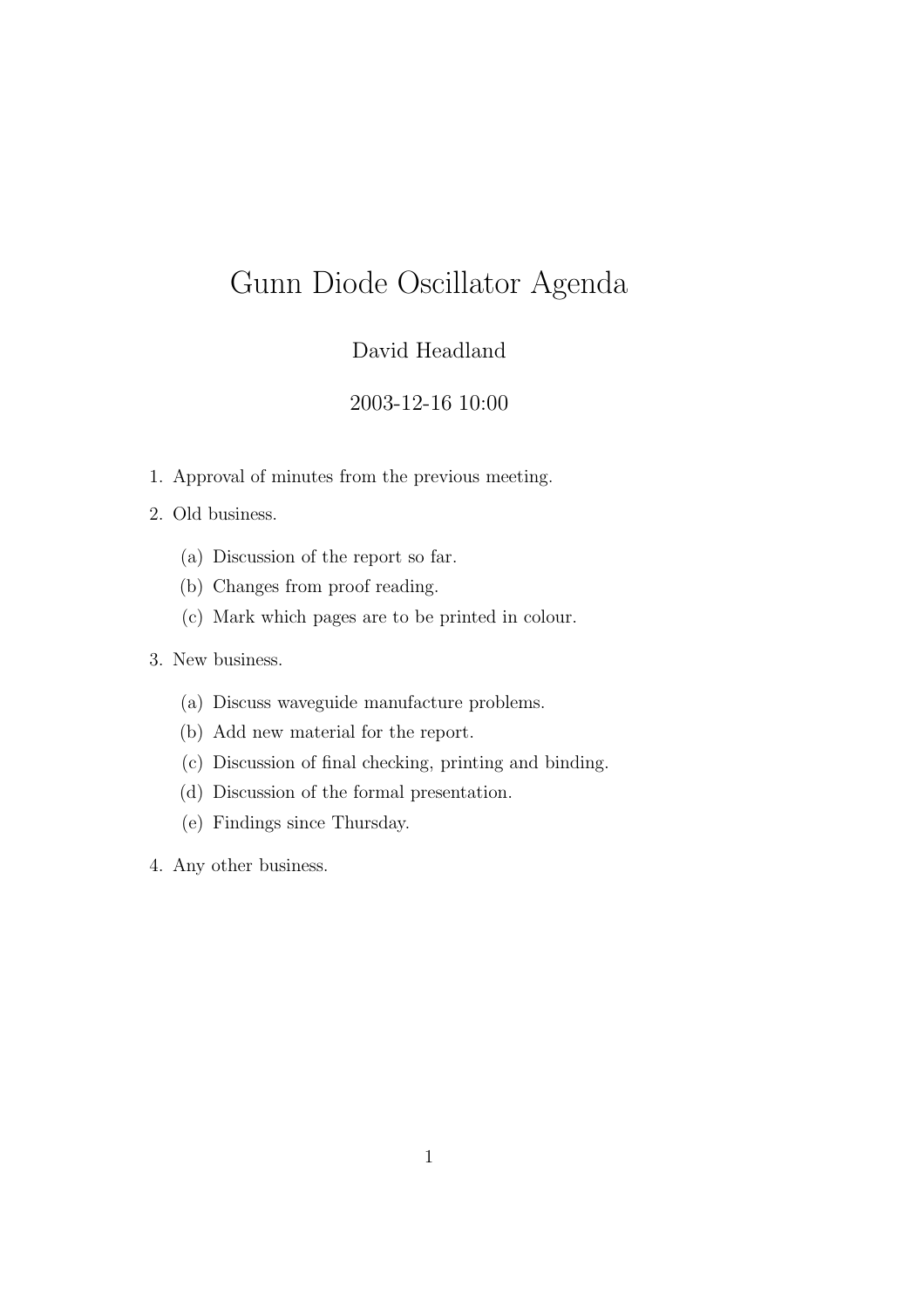## David Headland

#### 2003-12-18 14:00

- 1. Approval of minutes from the previous meeting.
- 2. Old business.
	- (a) Check over the printed copy of the report.
	- (b) Bind the report.
	- (c) Submit the report.

- (a) Discuss progress with waveguide manufacture.
- (b) Discuss progress with the radial line transformer.
- 4. Any other business.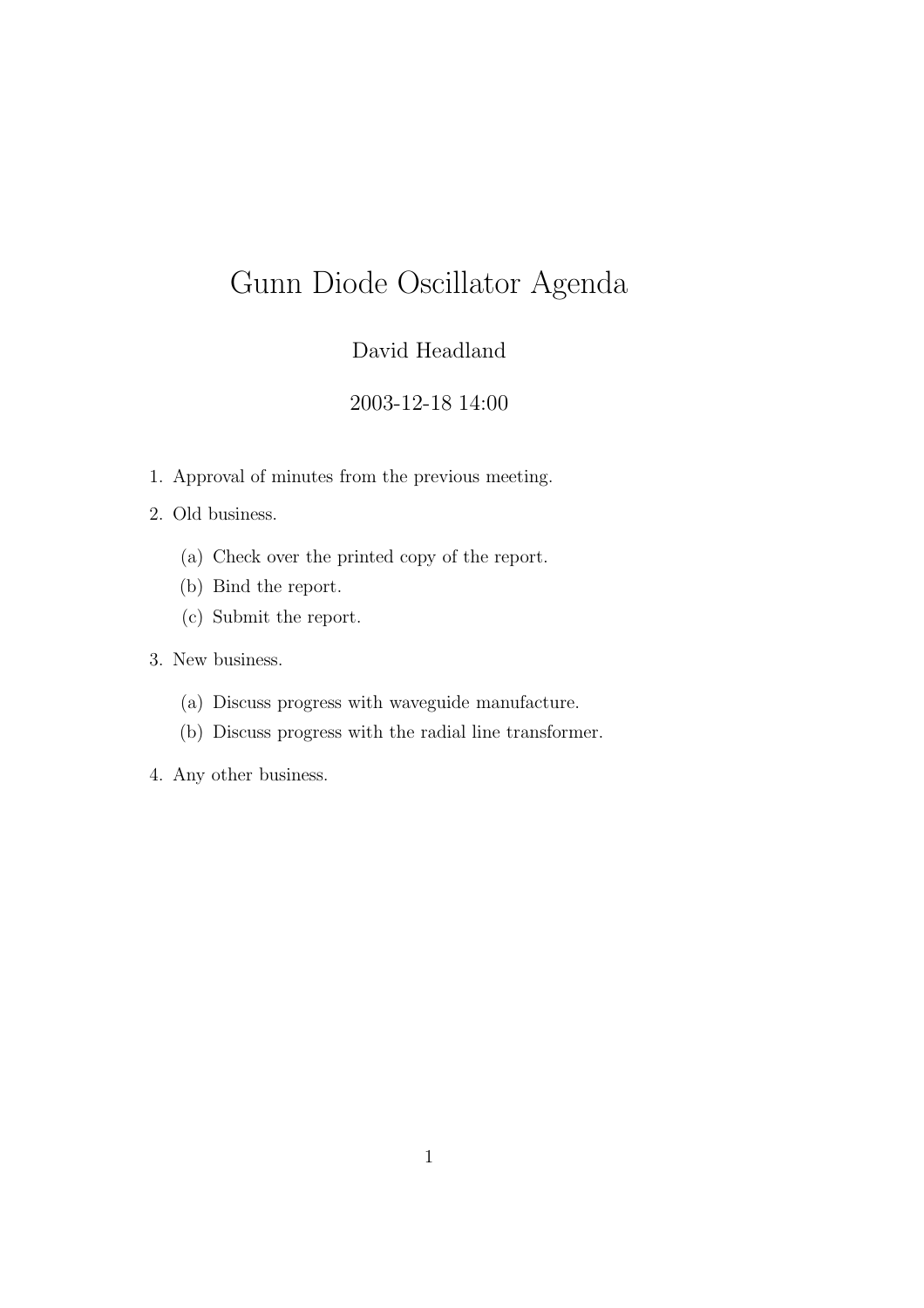### Mick Gaskill

#### 2004-01-26 12:30

- 1. Approval of minutes from the previous meeting.
- 2. Old business.
	- (a) Gunn manufacture process
- 3. New business
	- (a) Discussion of progress so far against time plan.
	- (b) Summary of areas for presentation, copies circulated.
	- (c) Allocate subject areas.
	- (d) Review how to combine all information.
	- (e) Review marking scheme for presentation.
	- (f) Determine next steps.
- 4. Any other business.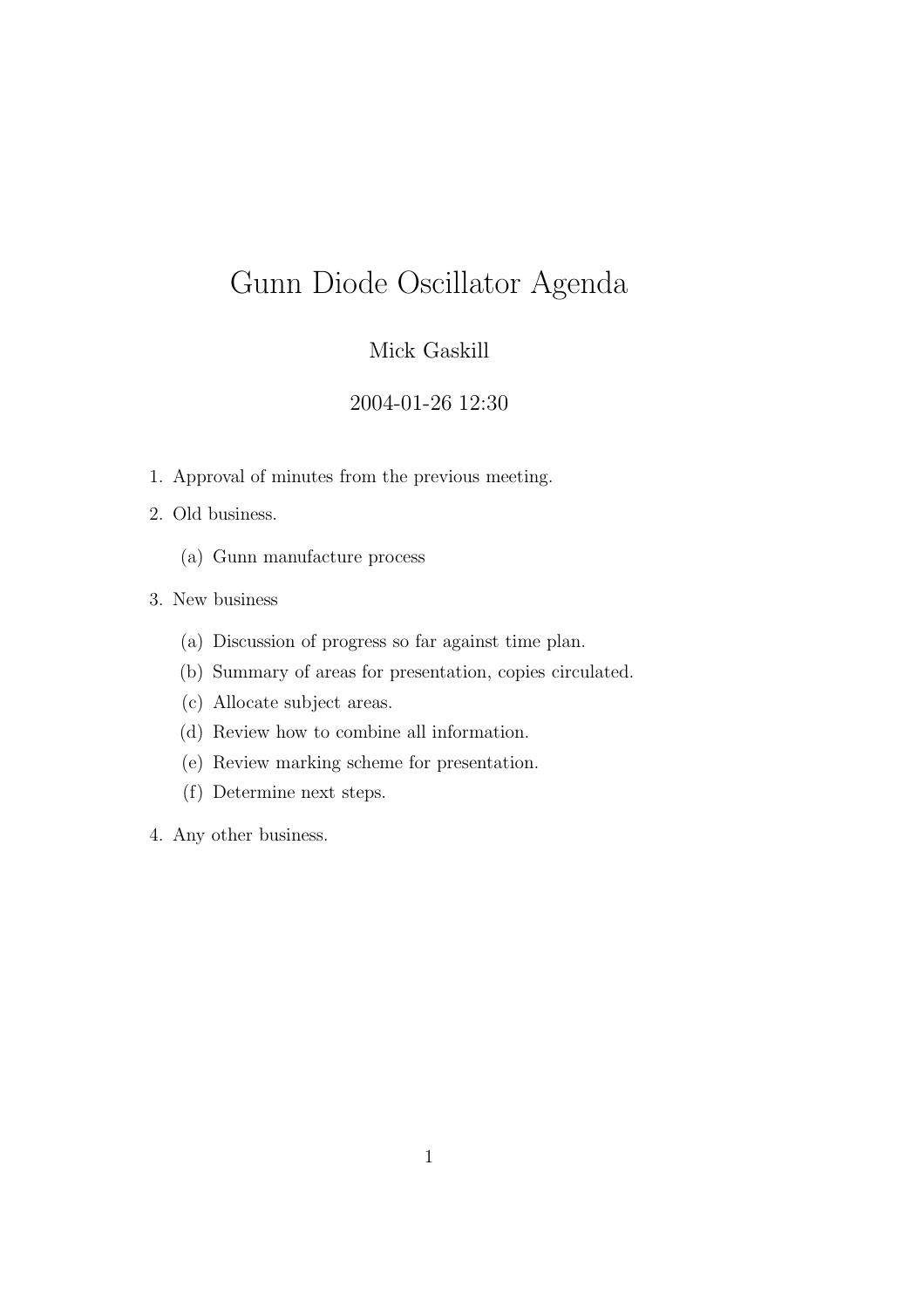## David Headland

### 2004-01-28 10:00

- 1. Approval of minutes from the previous meeting.
- 2. Old business.
	- (a) Finalise presentation section content.
	- (b) Discuss waveguide manufacture progress.
- 3. New business
	- (a) Assign tasks for the presentation.
	- (b) Decide on a preferred slot for presentation practise.
	- (c) Discuss radial line transformer calculations.
	- (d) Discuss elected positions
- 4. Any other business.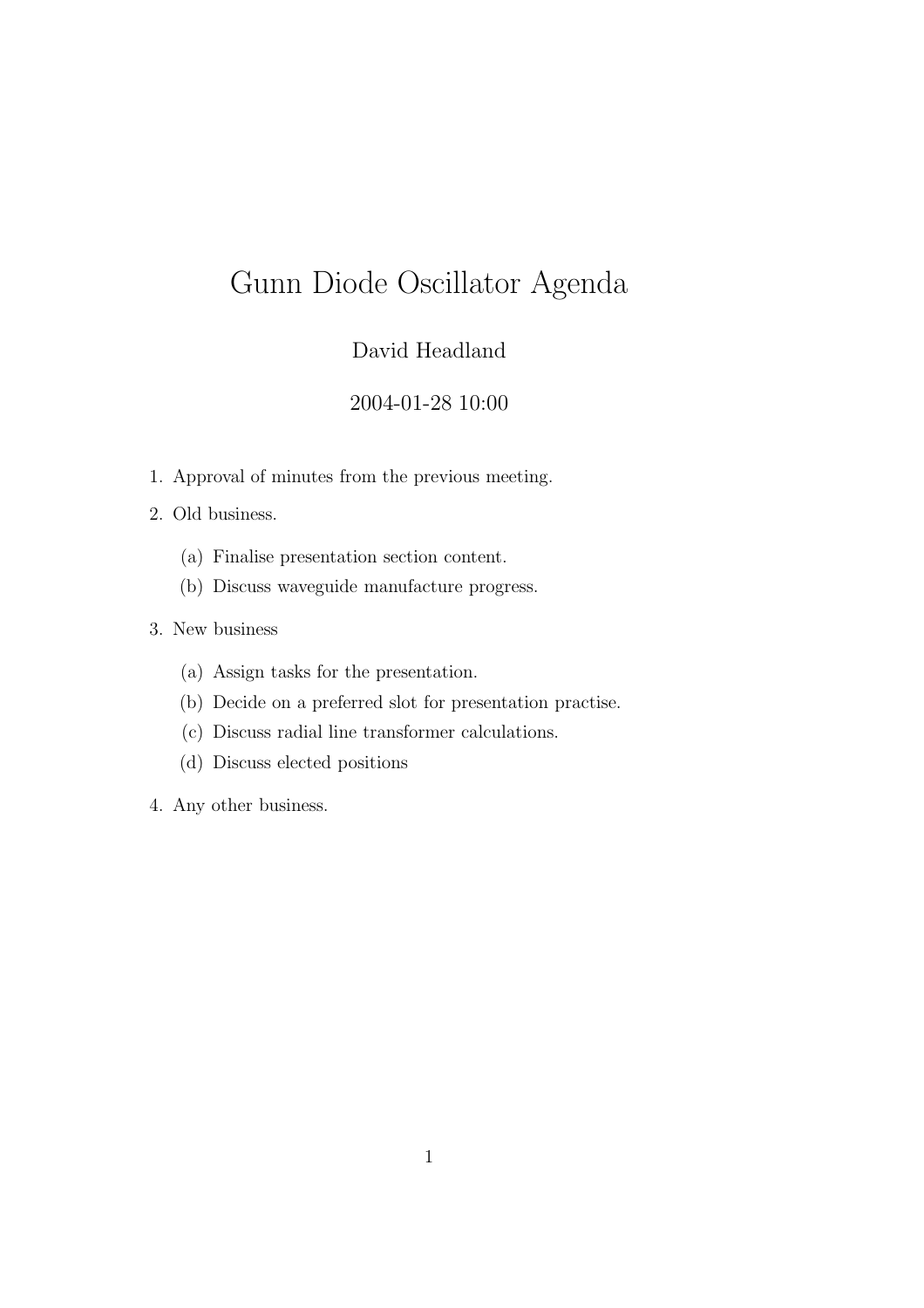## David Headland.

## 2004-01-30 10:00

- 1. Approval of minutes from the previous meeting.
- 2. Old business.
	- (a) Present material for the presentation.
	- (b) Collate slides.
- 3. New business
	- (a) Distribute finished slide set.
	- (b) Discuss presentation practise.
- 4. Any other business.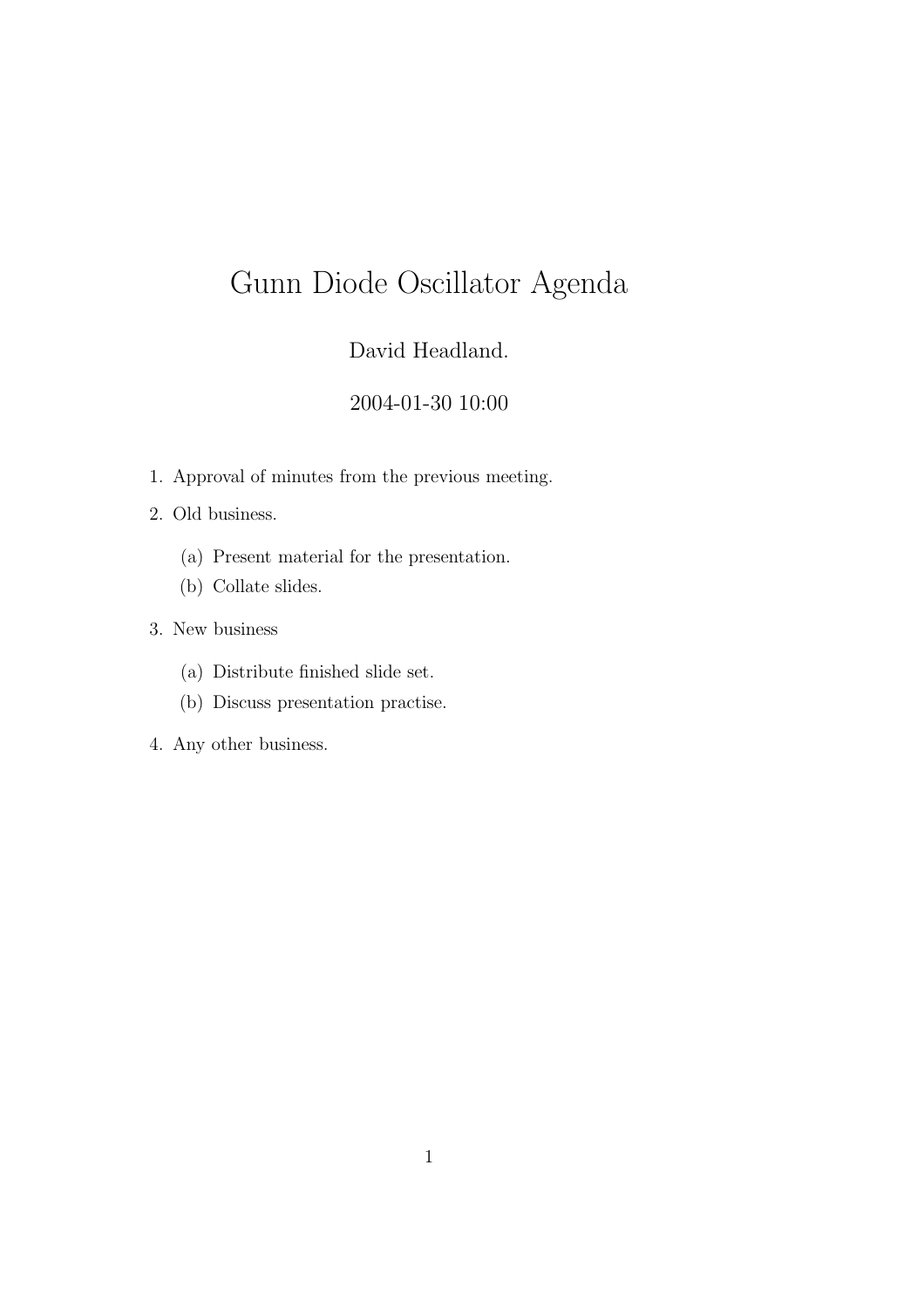## David Headland.

### 2004-02-12 10:00

1. Approval of minutes from the previous meeting.

#### 2. Old business.

- (a) Discuss progress of waveguide manufacture.
- (b) Re-elect positions:
	- i. Manager.
	- ii. Secretary.
	- iii. Auditor.
- (c) Discuss the power supply.

- (a) Update the time plan.
- (b) Assign new tasks for this semester.
- 4. Any other business.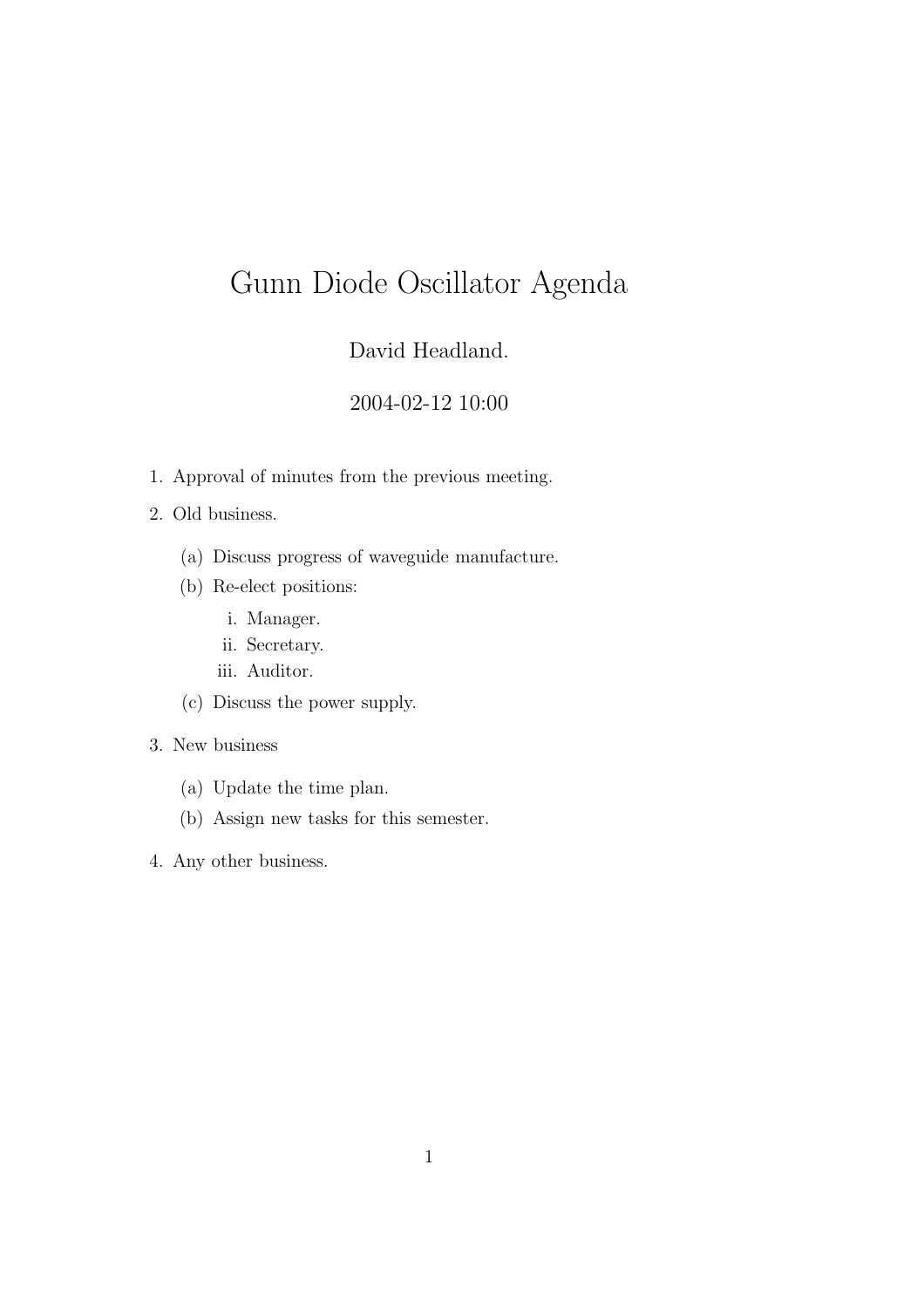### David Headland.

### 2004-02-19 10:00

1. Approval of minutes from the previous meeting.

#### 2. Old business.

- (a) Discuss the power supply.
	- i. Report on findings from research.
	- ii. Decide on future steps.
- (b) Discuss any other research.
- (c) Discuss re-claiming expenses for the project.
- (d) Present any issues raised in communication with e2v Technologies.
- 3. New business.
	- (a) Discuss project feedback from the directors.
	- (b) Assign long-term tasks for this semester.
- 4. Check progress against the time plan.
- 5. Any other business.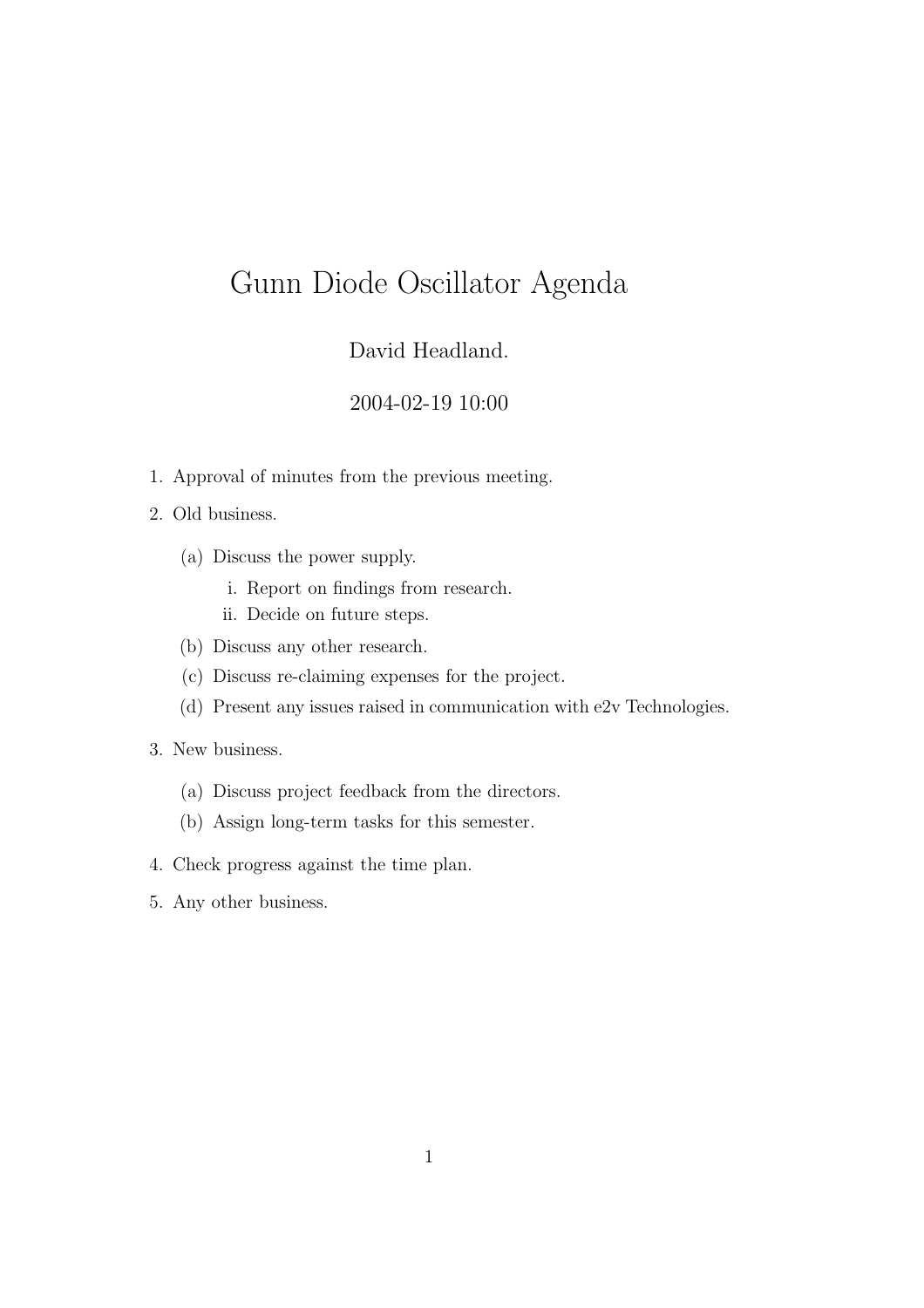## David Headland.

### 2004-02-26 10:00

- 1. Approval of minutes from the previous meeting.
- 2. Old business.
	- (a) Discuss progress with the power supply.
	- (b) Discuss simulation progress.
	- (c) Discuss progress at e2v Technologies.
- 3. New business.
	- (a) Discuss any research.
	- (b) Discuss project feedback from the directors.
	- (c) Assign long-term tasks for this semester.
- 4. Check progress against the time plan.
- 5. Any other business.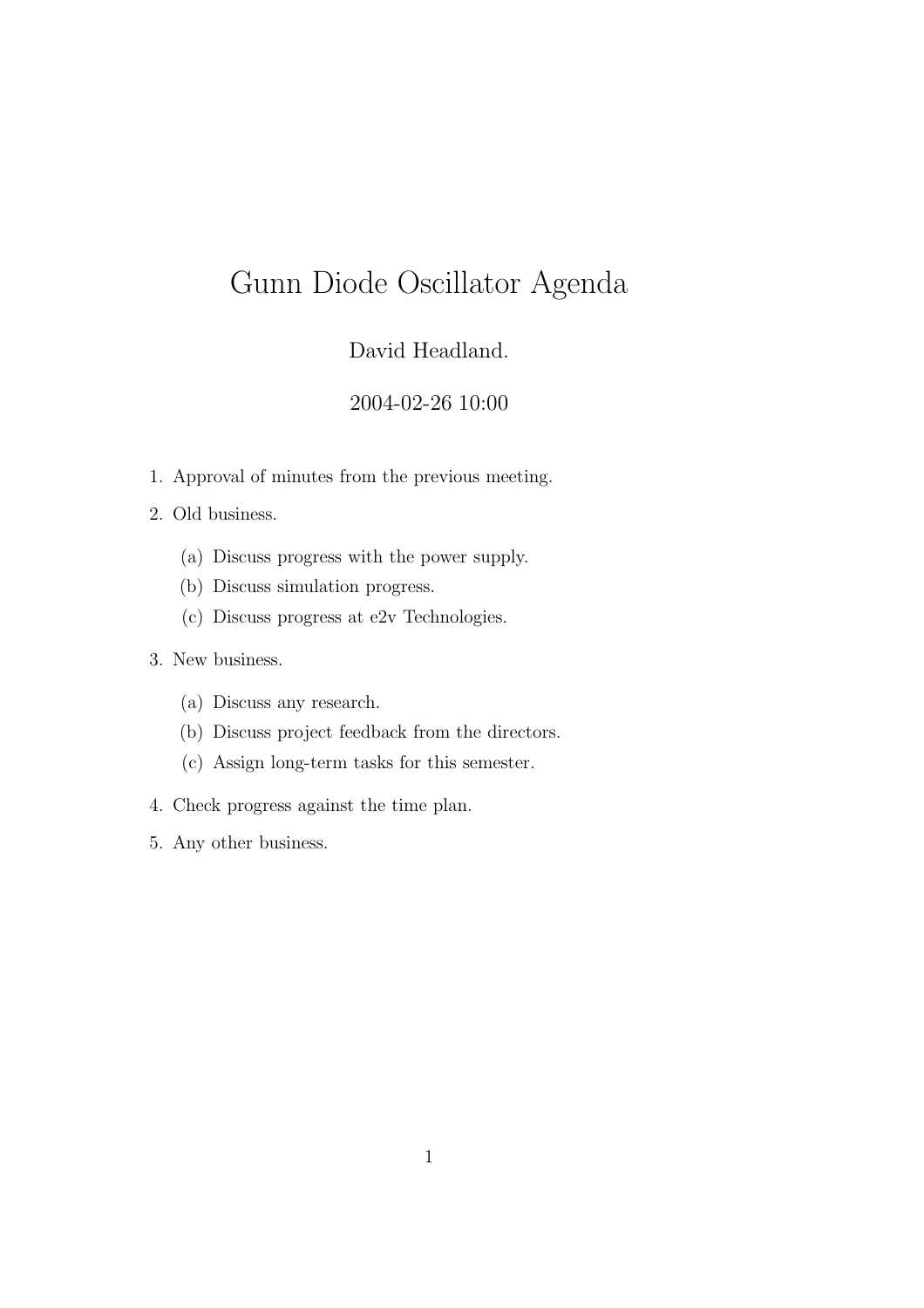### David Headland.

#### 2004-03-04 10:00

1. Approval of minutes from the previous meeting.

#### 2. Old business.

- (a) Discuss progress with the power supply.
- (b) Discuss simulation progress.
- (c) Discuss progress at e2v Technologies.
- (d) Finalise report sections.
- 3. New business.
	- (a) Discuss any research.
	- (b) Discuss project feedback from the directors including proposed marks breakdown.
- 4. Check progress against the time plan.
- 5. Any other business.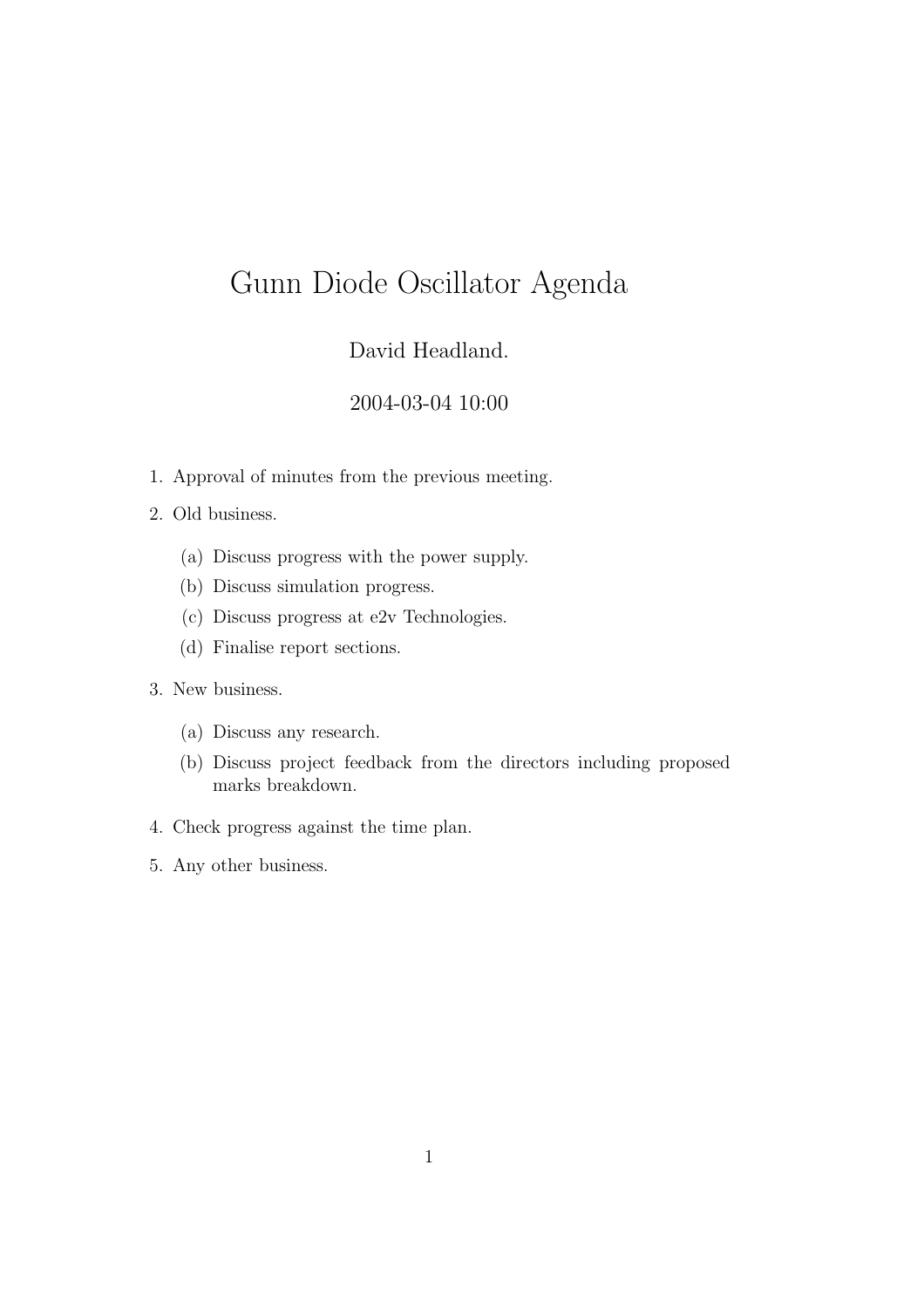## David Headland.

### 2004-03-11 10:00

1. Approval of minutes from the previous meeting.

#### 2. Old business.

- (a) Discuss progress with the power supply.
- (b) Discuss simulation progress.
- (c) Discuss progress at e2v Technologies.

- (a) Discuss any research.
- (b) Discuss testing results.
- 4. Check progress against the time plan.
- 5. Any other business.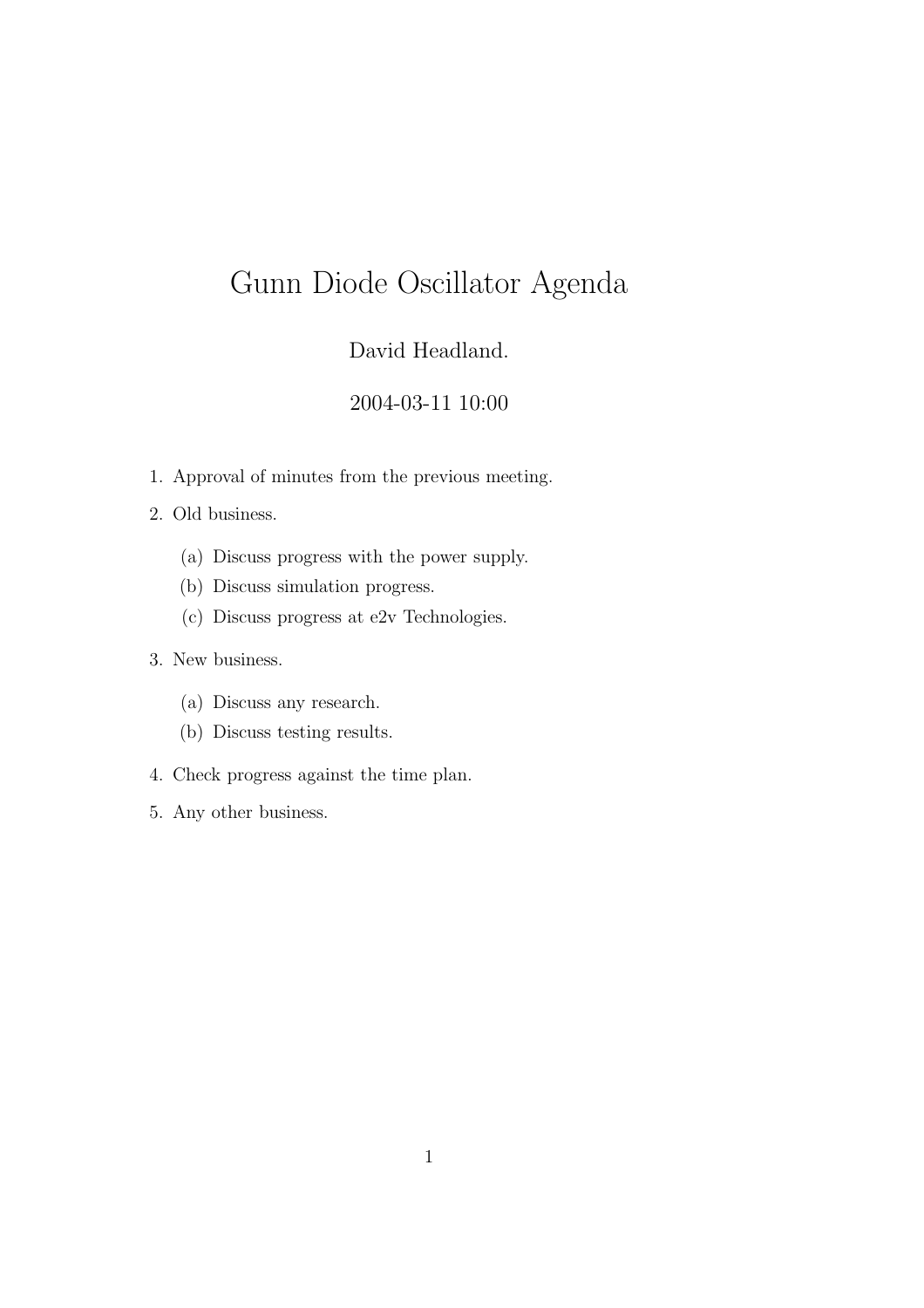### David Headland.

### 2004-03-18 10:00

1. Approval of minutes from the previous meeting.

#### 2. Old business.

- (a) Submit budget allocations.
- (b) Discuss progress with the power supply.
- (c) Discuss simulation progress.
- (d) Discuss progress at e2v Technologies and other building issues.

- (a) Discuss any research.
- (b) Discuss testing results with the attenuator.
- (c) Look at making an issue log.
- (d) Update the time plan.
- 4. Check progress against the time plan.
- 5. Any other business.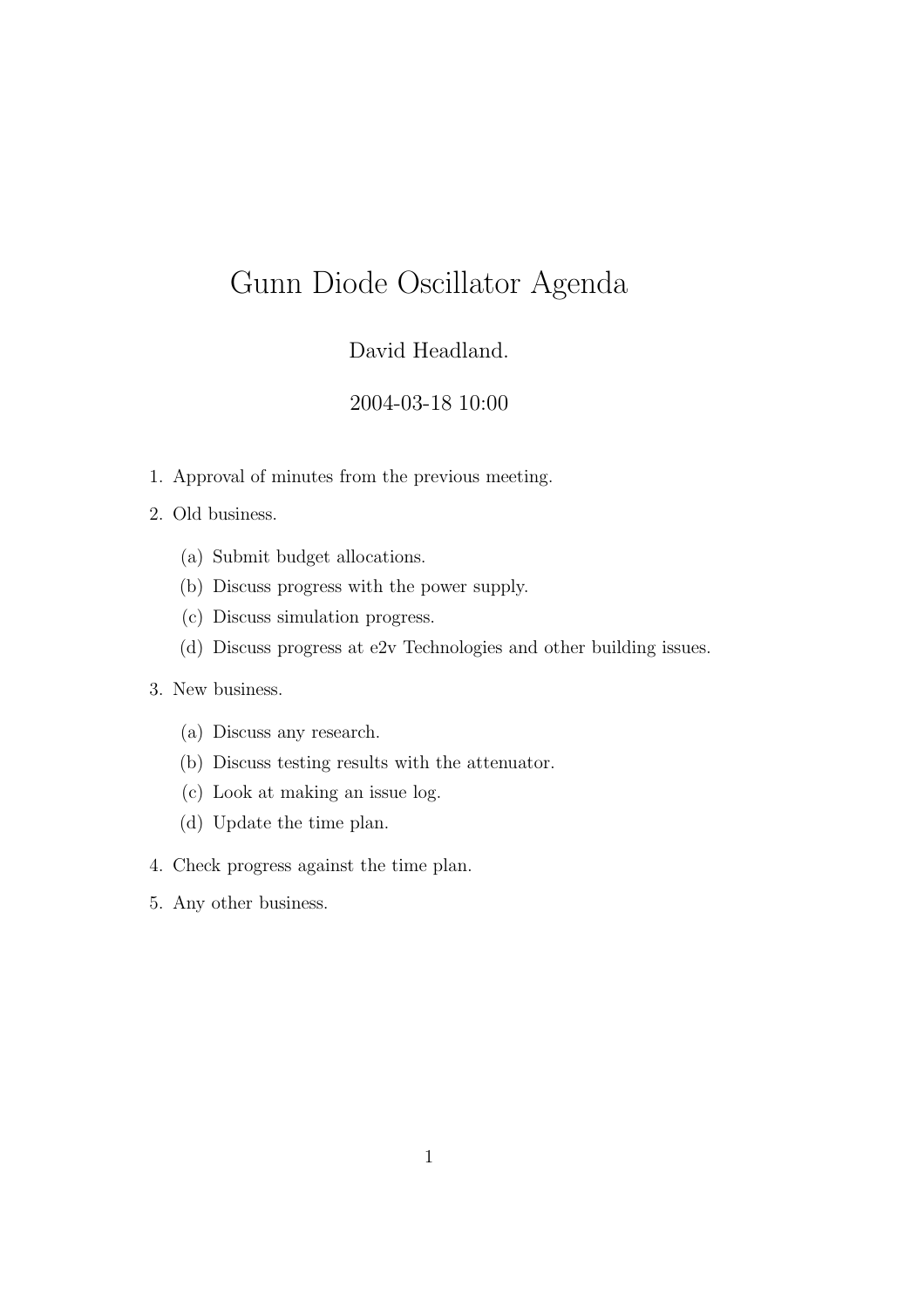## David Headland.

### 2004-03-25 10:00

1. Approval of minutes from the previous meeting.

#### 2. Old business.

- (a) Discuss progress with the power supply.
- (b) Discuss simulation progress.
- (c) Discuss e2v meeting progress.

- (a) Discuss any research.
- (b) Discuss testing results.
- (c) Update the time plan.
- 4. Check progress against the time plan.
- 5. Any other business.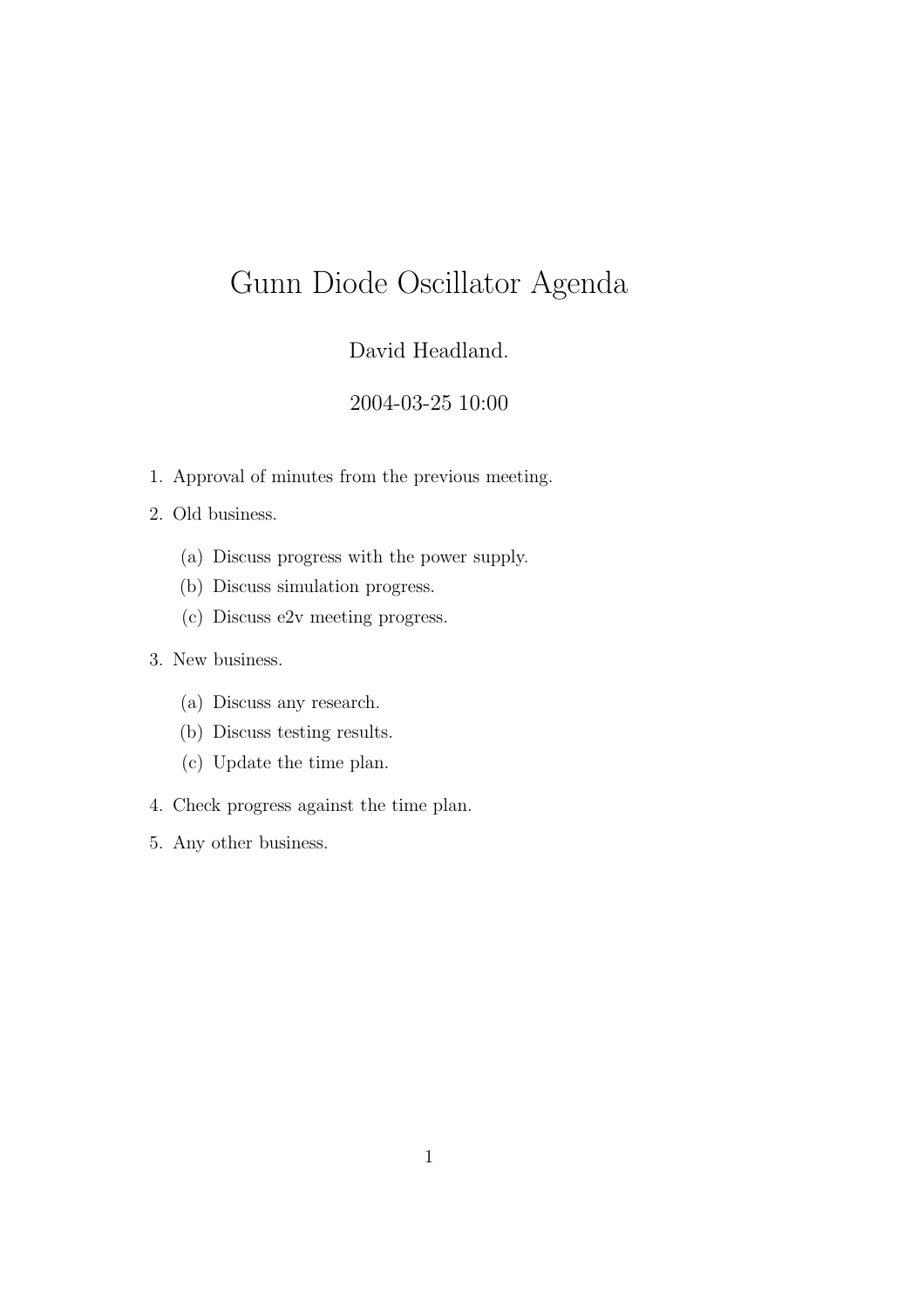### David Headland.

### 2004-04-22 10:00

1. Approval of minutes from the previous meeting.

#### 2. Old business.

- (a) Finish the report:
	- i. Make sure the report is ready for submission.
	- ii. Bind report.
	- iii. Submit the report.
- (b) Discuss progress with the power supply.

- (a) List remaining tasks.
- (b) Discuss future progress.
- (c) Discuss any research.
- (d) Discuss testing results.
- (e) Update the time plan.
- 4. Check progress against the time plan.
- 5. Any other business.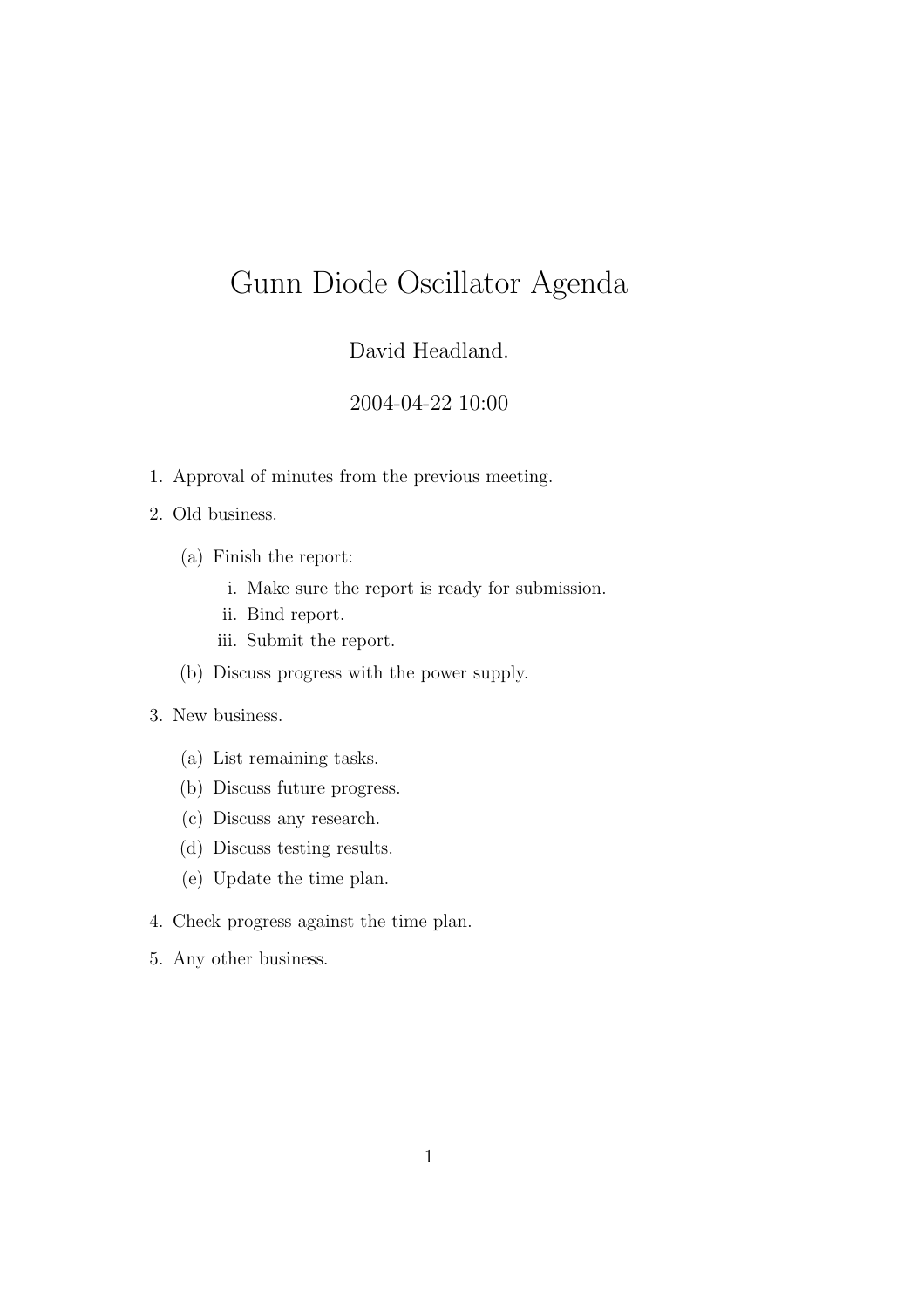## David Headland.

### 2004-04-30 12:00

- 1. Approval of minutes from the previous meeting.
- 2. Old business.
	- (a) Discuss the meeting with e2v technologies.
	- (b) Demonstrate the PSU.
	- (c) Report on progress with the poster and demonstration.

- (a) Discuss future progress.
- (b) Discuss testing results.
- (c) Update the time plan.
- 4. Check progress against the time plan.
- 5. Any other business.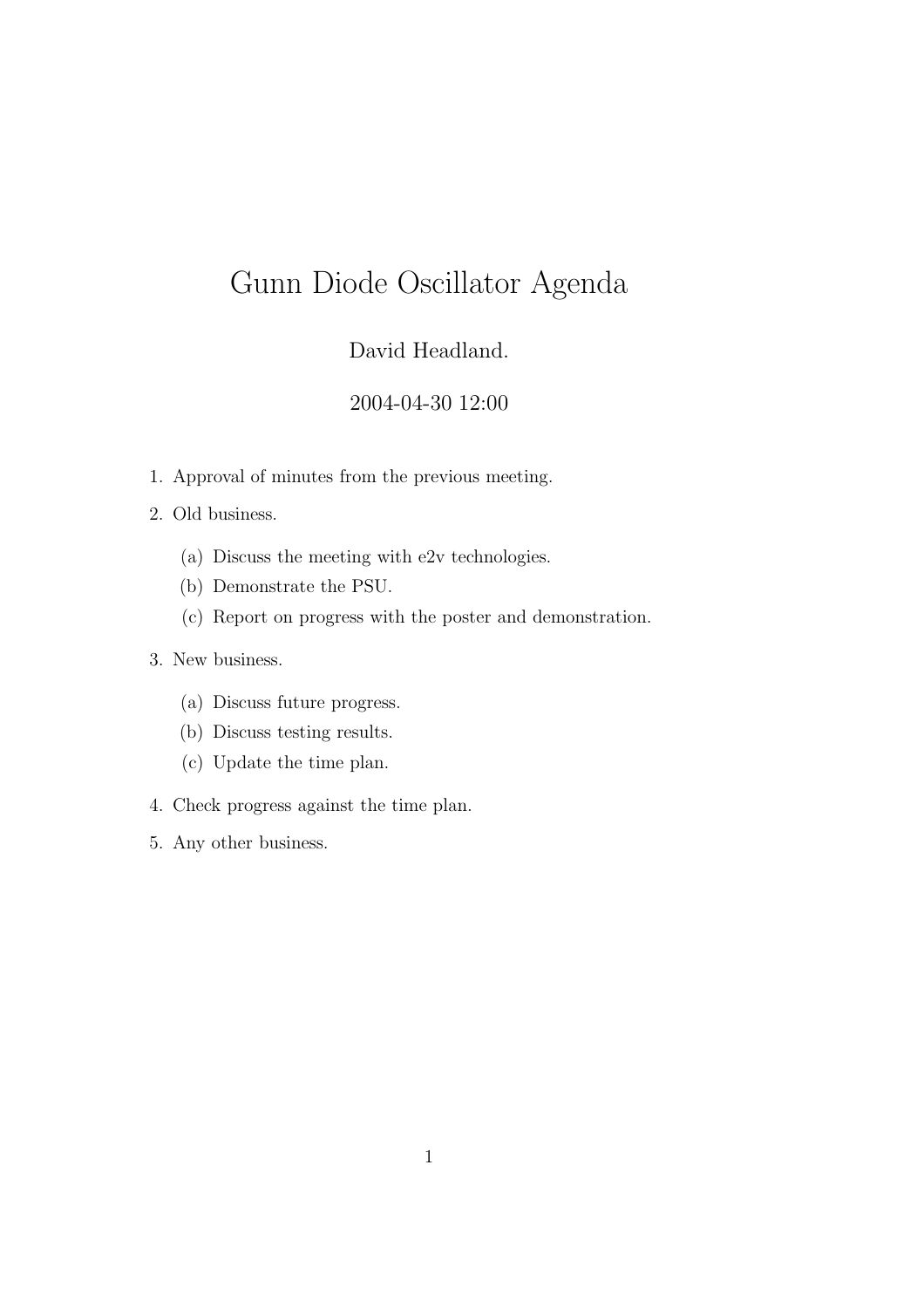### David Headland.

#### 2004-05-06 10:00

1. Approval of minutes from the previous meeting.

#### 2. Old business.

- (a) Discuss progress the PSU.
- (b) Check how the Gunn model affects simulations.
- (c) Report on progress with the poster and demonstration.
- (d) Reminder of the awards evening.

- (a) Discuss future progress.
- (b) Discuss the possibility of publishing a paper.
- (c) Supervisors' question time.
- (d) Update the time plan.
- 4. Check progress against the time plan.
- 5. Any other business.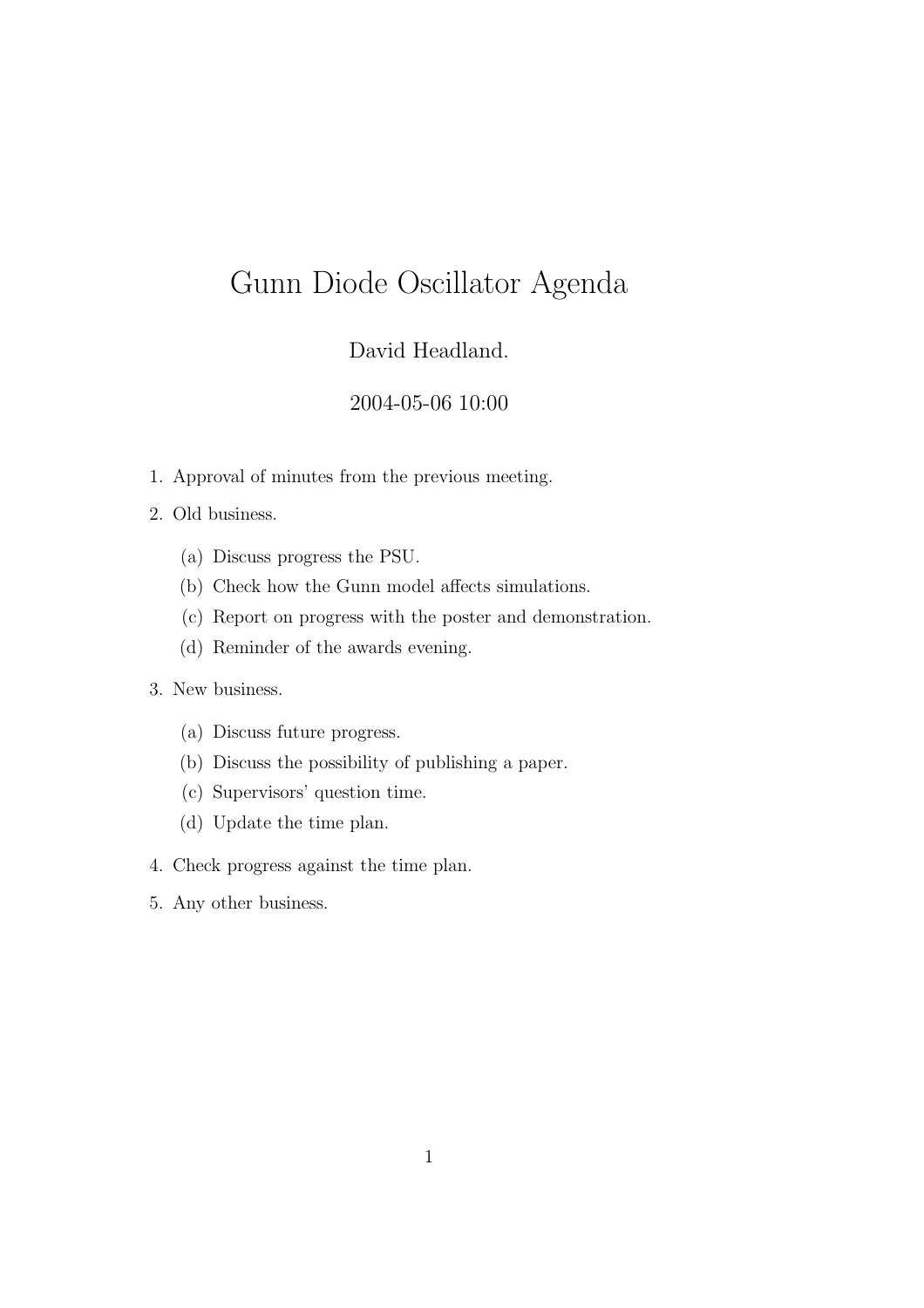## David Headland.

### 2004-05-13 10:00

1. Approval of minutes from the previous meeting.

#### 2. Old business.

- (a) Discuss progress the PSU.
- (b) Simulation progress report.
- (c) Report on progress with the poster.
- (d) Summarise demonstration planning progress.

- (a) Discuss future progress.
- (b) Update the time plan.
- 4. Check progress against the time plan.
- 5. Any other business.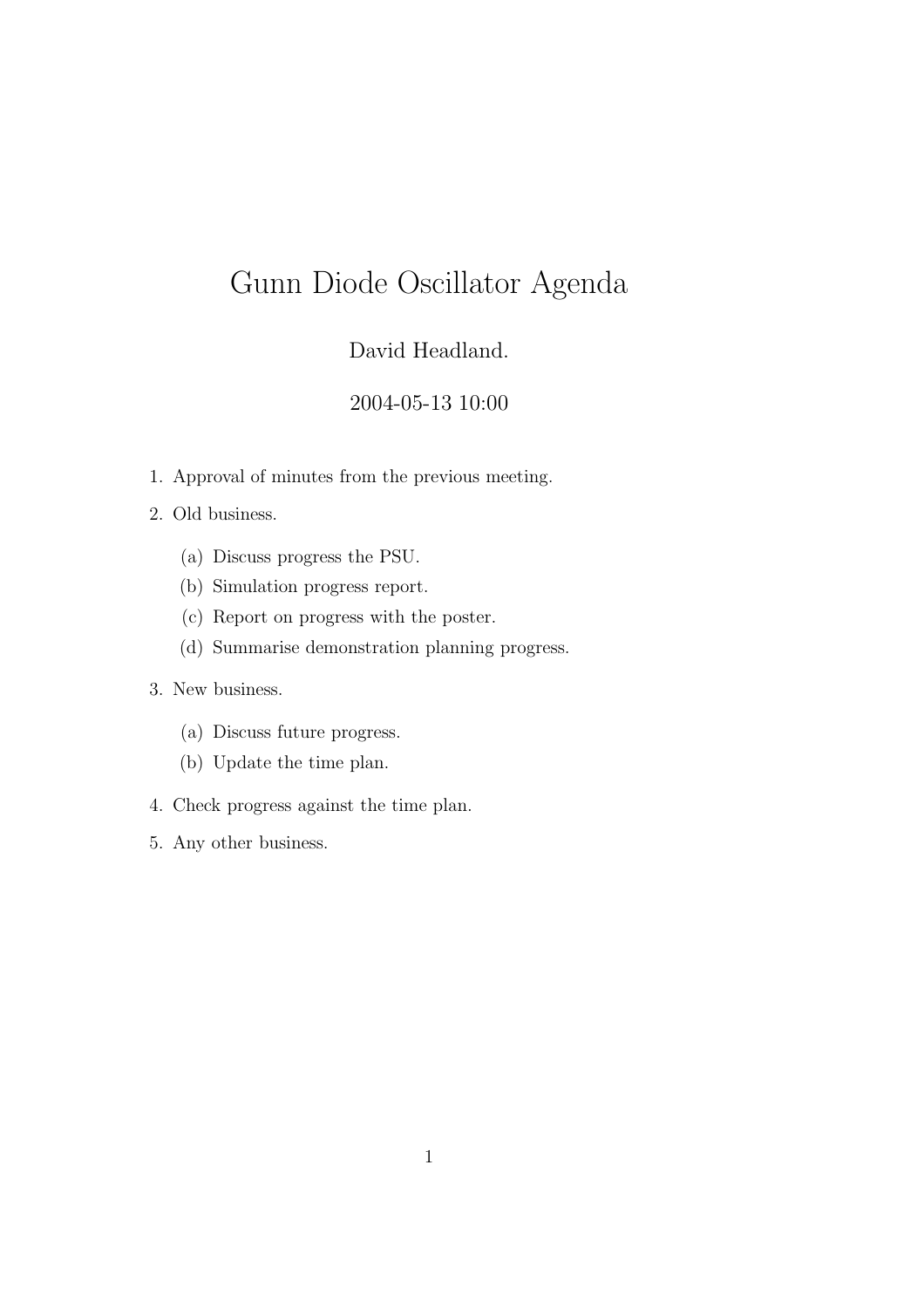### David Headland.

#### 2004-06-01 09:00

1. Approval of minutes from the previous meeting.

#### 2. Old business.

- (a) Work on the epilogue:
	- i. Discuss required structural changes.
	- ii. Assign content to team members.
- (b) Discuss progress the PSU.
- (c) Simulation progress report.
- (d) Report on progress with the poster.
- (e) Summarise demonstration planning progress.
- (f) Discuss device testing.
- 3. New business.
	- (a) Discuss future progress.
	- (b) Update the time plan.
- 4. Check progress against the time plan.
- 5. Any other business.